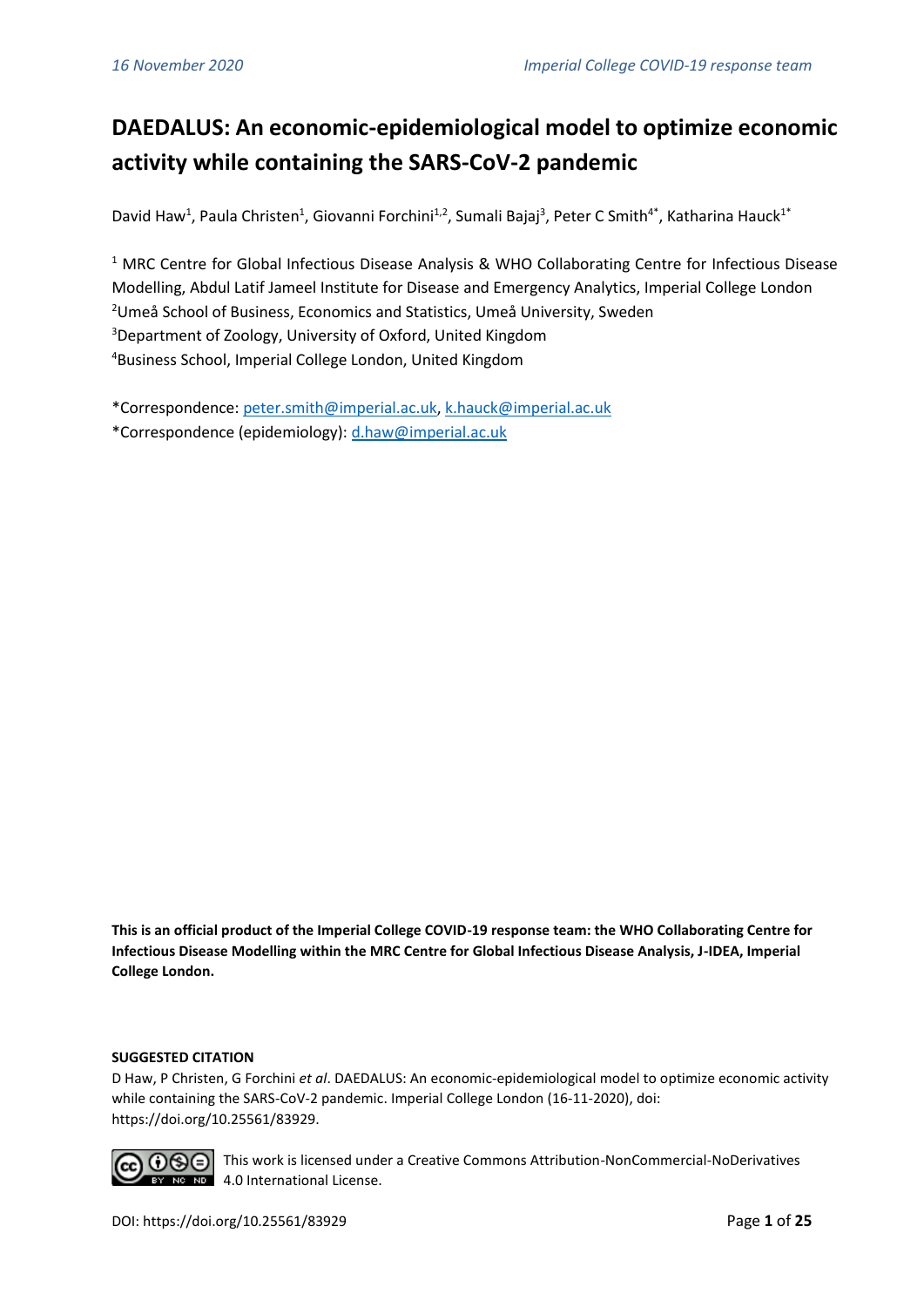## **1. Introduction**

DAEDALUS is an economic-epidemiological model that calculates the outcomes (in terms of economic production, employment, infections, hospitalizations, and deaths) of a wide range of alternative SARS-CoV-2 control strategies. DAEDALUS can be used to determine optimal lockdown strategies differentiated by economic sector. It develops an optimal policy trajectory that recommends, as infections increase, which sectors to close last (partly or fully), and as infections decrease, which sectors to open first, whilst keeping hospital admissions within health system capacity. This is informed by the projections of DAEDALUS on the sectors of the economy that contribute most to economic production but have relatively modest infection risks in terms of interpersonal contact, amongst workers or consumers or both. This is not simply a case of prioritizing the individual sectors of the economy that contribute most to economic value relative to the spread of infection. There are important inter-dependencies between sectors, all of which rely to some extent on inputs from other sectors to produce their final outputs; a sector that is nominally opened may not be able to function properly if its supply chain is interrupted. DAEDALUS accommodates such interactions by relying on conventional Input-Output (IO) tables prepared as part of many systems of national accounts. DAEDALUS unites a deterministic Susceptible-Exposed-Infectious-Removed (SEIR) model of SARS-CoV-2 transmission that projects the spread of infection as sectors are opened and closed to varying degrees, reflecting sectoral heterogeneity in risks of infection between co-workers, non-workers in the community, and on the interface between these groups. This GitHub website publishes the main specification of DAEDALUS, key data and parameters that are used as inputs, and the computer code.

## **2. Methods**

The mathematical structure of DAEDALUS consists of two integrated parts: the economic model and the epidemiological model. The economic part of DAEDALUS organizes the economy into 63 discrete economic sectors. This gives rise to a set of economic production constraints that reflect the interdependencies between sectors. These are set out alongside a set of epidemiological constraints, which are modelled using a compartmental transmission model of SARS-CoV-2. We assume that the broad objective of the government is to put in place restrictions to non-essential economic activity that do the least damage to the economy, whilst limiting the spread of infection. For the purposes of exposition, we assume that the objective is to return as closely as possible to the economy as it was before the arrival of the epidemic, without consideration of possible permanent changes to firm structures, production processes or consumer demand that may be caused by the epidemic.

The population of the UK population (65,840,000) is divided into four age groups: pre-schooler, schoolage children, working-age adults, and retired. Working-age adults who are in the labour force are working in one of the 63 economic sectors, as employed or self-employed workers. The total size of the workforce (30,550,016) is based on pre-pandemic data [1]. Adults in the labour force may temporarily not work (i.e. be economically inactive) if their sectors are fully or partially closed. The population of pre-schoolers aged 0-4 (4,064,198), pupils aged 5-19 (12,192,592), retired aged 65+ (13,005,432) and adults aged 20-64 who are not in the labour force, or registered as unemployed (6,027,762 pre-pandemic) are referred to as the "community". The number of individuals in the three non-working age community groups remains fixed,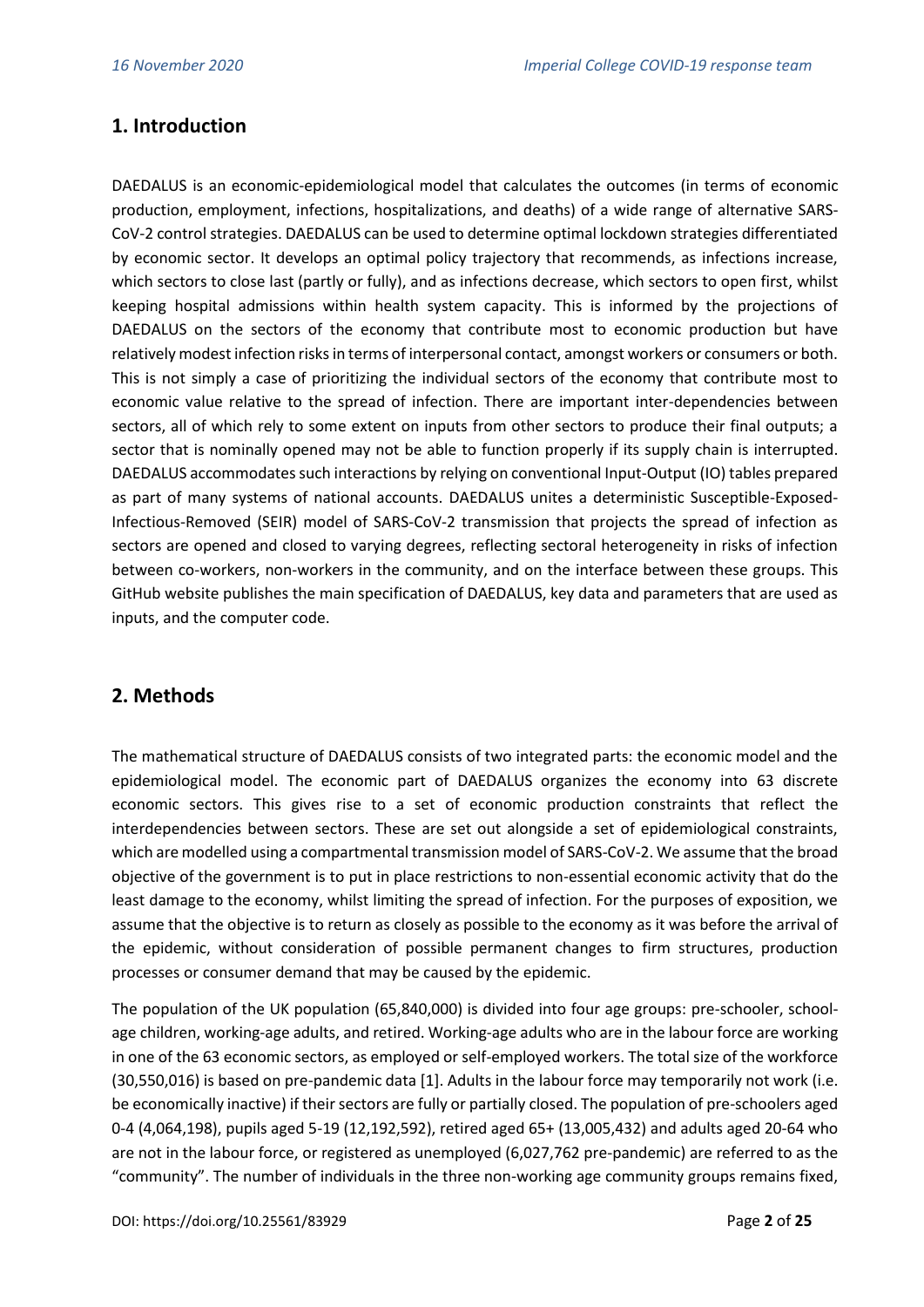while the working-age community population is dependent on the current economic configuration, i.e. the extent to which economic sectors are open for production and economically inactive adults in the labour force join the working-age community population.

#### **2.1 Economic model**

The  $N = 63$  economic sectors and 4 community groups play different roles in DAEDALUS. The productive sectors are engaged both in economic production and in the spread of infection, while the four unproductive sectors contribute only to the spread of infection. In the pre-pandemic world, the  $N$ economic sectors are fully operational and the final (consumption) product of each sector *i* contributes to the country's gross domestic product (GDP), as represented by its gross value added (GVA), including exports. However, in addition to final products for domestic consumption or export, sectors also create products that are used as intermediate inputs by other sectors in creating their own final products.

The flows between sectors are represented by a matrix Z. The components  $z_{ij}$  of Z indicate the monetary value of flows from sector  $i$  used as inputs to the production process of sector  $j$ . Column  $j$  of matrix  $Z$ indicates all the inputs used in the production process of sector  $j$ , and row  $i$  indicates all the products of sector *i* used as inputs by the other sectors. Therefore, the monetary value of total production of sector  $y_i$  can be represented by the  $N$  relationship  $y_i = \sum_{j=1}^N z_{ij} + f_i$ , which sums inputs produced for other sectors and final consumption products  $f_i$  by sector i. Let  $a_{ij} = z_{ij}/y_j$  be the fraction of output of sector used in sector *j* so that

$$
y_i = \sum_{j=1}^{N} a_{ij} y_j + f_i, \quad i = 1, ..., N.
$$

Intersectoral flows of products have been the subject of well-developed analytic frameworks represented in national accounts, most of which derive from the 1993 United Nations System of National Accounts [2]. They form the basis of the Input-Output (IO) tables that are central to DAEDALUS. Most sectors use both imported and domestically produced intermediate inputs from other sectors to produce their own goods and services. DAEDALUS considers only the impact of domestic production on SARS-CoV-19 transmission and assumes imports necessary for production continue to be available. The value of all flows is represented in 'basic' prices, which exclude the margins secured by producers [3]. The calculation of IO matrices is a major undertaking, so they are produced only periodically. The last full estimates for the UK economy refer to the calendar year 2016, and we are therefore constrained to using these estimates in our application. In the main specification of DAEDALUS, we assume a Leontief production function [3] for each sector, so that the proportionate contributions of inputs from other sectors, the workforce, and value-added remain unchanged whatever its level of operations. See economic data for more details on IO tables.

By solving this system of  $N$  equations in  $N$  unknowns, one can determine the (equilibrium) output of each sector  $y_i^*$  for  $i = 1, ..., N$  in the pre-pandemic world. Let  $y_i^* = \frac{y_i^*}{w_i^*}$  $\frac{\mathcal{Y}_i}{w_i^*} w_i^* = g_i w_i^*$ , where  $w_i^*$  is the prepandemic workforce of sector i, and  $g_i = y_i^* / w_i^*$  is the output per worker (labour productivity) of sector  $i = 1, ..., N$  in a given period. For simplicity we assume that  $a_{ij}$  (interdependency between sectors),  $g_i$ (labour productivity) and final consumption is constant and held at pre-pandemic values. In reality, the pandemic may have a direct effect on the productivity of the workers in each sector resulting in a smaller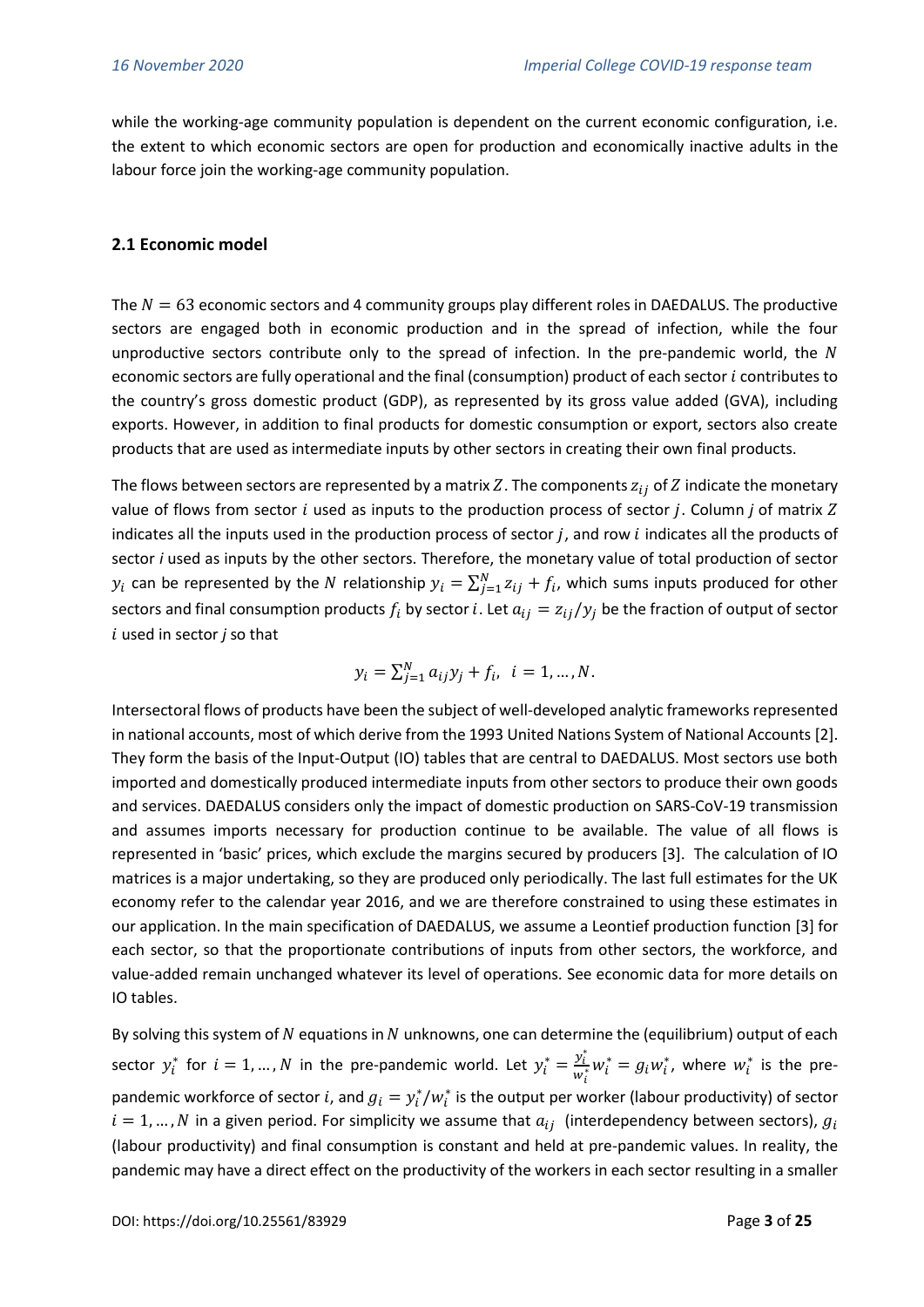or higher  $g_i$  in comparison to the pre-pandemic period. Productivity may decrease as some individuals work from home without childcare, become ill, are hospitalized or die; on the other hand, productivity may increase as a reduced number of workers is required to keep output at pre-pandemic levels. The aggregate impact on  $g_i$  is unknown and may vary by sector. Likewise, the demand for products and services may also be affected due to the reduction in income, the economic uncertainty and attempts to avoid contagion. These points are further discussed in the limitation section.

We assume that policy can influence the proportion  $x_i^{min} \leq x_i \leq 1$  of individuals working in each sector in each decision period. When  $x_i = 1$  sector *i* is fully open and productive at pre-pandemic levels, and when  $x_i^{min}$  sector  $i$  is closed except for the provision of essential goods and services. The value of  $x_i^{min}$  is given by  $x_i^{LD}$  the proportion of the sector open during lockdown March – May 2020 in the UK, which provides an indication of how extensively a sector can be closed for production. However, the estimates are generated from a non-random sample, and there is some evidence that the values may be too high. This is because the reporting of lockdown production actually relied on businesses being open to take the ONS survey [4-6]. To allow for misreporting regarding the precise observed lockdown values for  $x_i^{LD}$ , we use 80% of the lockdown values, i.e.  $x_i^{min} = 0.8x_i^{LD}$ . This effectively imposes a lower bound constraint on all scenarios that – with some flexibility - allows essential services to operate. The effective number of workers in each period in sector  $i$  is  $w_i = x_i w_i^*$ .  $x_i^{min} x_i$ 

By controlling the proportion of individuals working in each sector and in each period, policy can keep the pandemic under control because infections at the workplace (between workers and between workers and customers) are reduced. However, by partially closing a sector, such policies also reduce the GVA contribution of each sector. During each period in the pandemic, the achieved output is  $y_i = g_i w_i$ . This implies that in DAEDALUS, the effect of the pandemic works through the reduction in the number of workers, and not reduced work productivity. Therefore, even if labour productivity remains unchanged,  $x_i^{min} y_i^* \leq g_i w_i \leq y_i^*$ ,  $i = 1, ..., N$ , because closures of sectors reduces the number of individuals who work. We make this simplifying assumption because there is no empirical evidence on the relative impact of the pandemic's impact on numbers of individuals working versus work productivity by sector [7].

We assume that the decision maker has an outlook over a specific intervention horizon into the future (e.g. six months). Decisions on economic configuration are made at the beginning of regular periods during the intervention horizon (e.g. at the beginning of every month, or every two months), the decision points. Objective is to keep the economy as active as possible over the intervention horizon without breaching hospital capacity. At each decision point  $\tau = 0, 1, 2, ..., T$  over the intervention horizon, the decision maker decides how much each sector is open in the next period. Precisely, the decision maker chooses  $x_i^{min} \leq x_{i\tau} \leq 1$ , for  $i=1,...,N.$  The objective in each period is to maximise an objective-function which consists of the GDP.

We assume that over each period the domestic economy must be balanced. All necessary intermediate domestic inputs required by a sector must be available. That is

$$
\sum_{\tau=0}^{\mathcal{T}} g_i w_i^* x_{i\tau} \ge \sum_{j=1}^N a_{ij} \left( \sum_{\tau=0}^{\mathcal{T}} g_j w_j^* x_{j\tau} \right).
$$

This requires each sector to produce at least enough to satisfy the intermediate needs of other sectors that are open. The pandemic has likely led to changes in production processes in some sectors compared to the pre-pandemic world due to several factors, most notably disruptions in global supply chains [8, 9]. To allow for some flexibility in the economic configuration due to these factors, we do allow "excess"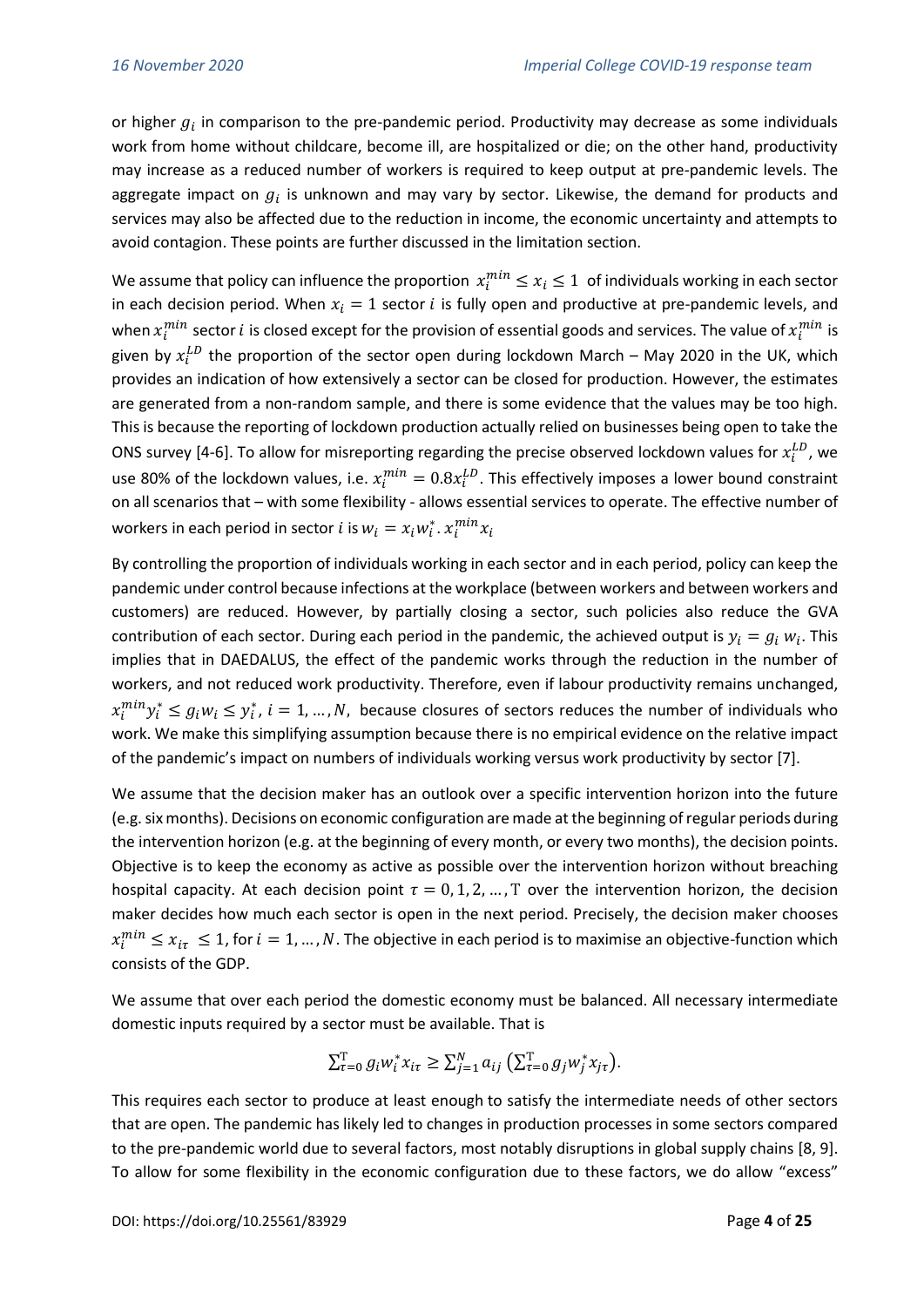production of intermediate and final products - that is, over the intervention horizon, there is the opportunity for inventory or additional export if supply exceed demand. Output is however bound not to exceed pre-pandemic levels in any period, i.e.  $x_{i\tau} \leq 1$ .

Certain sub-sectors such as parts of healthcare, education and agriculture may be considered essential services that must remain open regardless of the consequences for disease transmission. We may also want to allow some sectors, such as health care, to expand beyond pre-pandemic levels. Keeping certain sectors at specified level of production can be introduced via additional constraints to the optimization.

## **2.2 Economic data**

The economic data rely on the most recent 2016 Input-Output (IO) tables for 64 sectors prepared for the UK [10]. The IO table describes how products (and primary inputs) are used to produce further products and satisfy final demand. The IO table depicts inter-sector relationships within an economy, showing how output from one economic sector may become an input to another sector. In the IO table, column entries typically represent inputs to a sector, while row entries represent outputs from a given sector. Inputs and outputs are represented in monetary terms, not physical units. Each column of the table shows the value of inputs to each sector and each row represents the value of each sector's outputs [3]. This format therefore shows how dependent each sector is on every other sector, both as a customer of outputs from other sectors and as a supplier of inputs. Note that we have been constrained to use an IO table based on the sector to which a product under scrutiny belongs [10], rather than the sector of the industry in which it is produced. This is unlikely to materially affect the results. We consider 63 sectors (obtained from the 64 sector IO table) in this study, combining real estate services (sector 44) with imputed rents of owneroccupied dwellings (sector 45) because separate data were not available.

The information obtained from the IO table is summarized in **Table** *1*. The first three columns list the highmid- and lowest level sector designations. The fifth column shows the workforce of each sector as headcount, obtained from the ONS [1]. We assume the workforce to be constant at pre-pandemic levels over the intervention horizon although a certain proportion of the workforce may not work in any given period (non-active) depending on the extent to which a sector is closed. The first column of **Table** *1* shows the total workforce of each sector. The total output of each sector is measured at basic prices in £ million. The output includes the value of intermediate products and services used by the respective sector in production. The GVA of a sector is obtained by subtracting intermediate products from total output, including exports. GVA is measured in £ million; this denotes the value of all products and/or services that the sector adds to the economy over and above the intermediate products used in production. For the optimization we convert the annual GVA into a monthly value, by dividing the annual value by 12. This makes the simplifying assumption that the sector in the pre-pandemic world produces the same amount each period. Therefore, the GVA for sector j in the period  $\tau$  is  $x_{j\tau}g_jw_j^*\big(1-\sum_{i=1}^N a_{ij}\big)$ 

The penultimate column of **Table** *1* gives the sectors' use of intermediate products as a percentage of their overall output (intermediate use excludes use of imports and taxes less subsidies on products). A higher value indicates that the sector has greater reliance on other sectors; for our analysis this implies that opening this sector is necessarily associated with greater opening of other sectors as well. The final column presents provision of intermediate products (row totals) as a percentage of total output, indicating the sector's reliance on other sectors as consumers, rather than final consumers (intermediate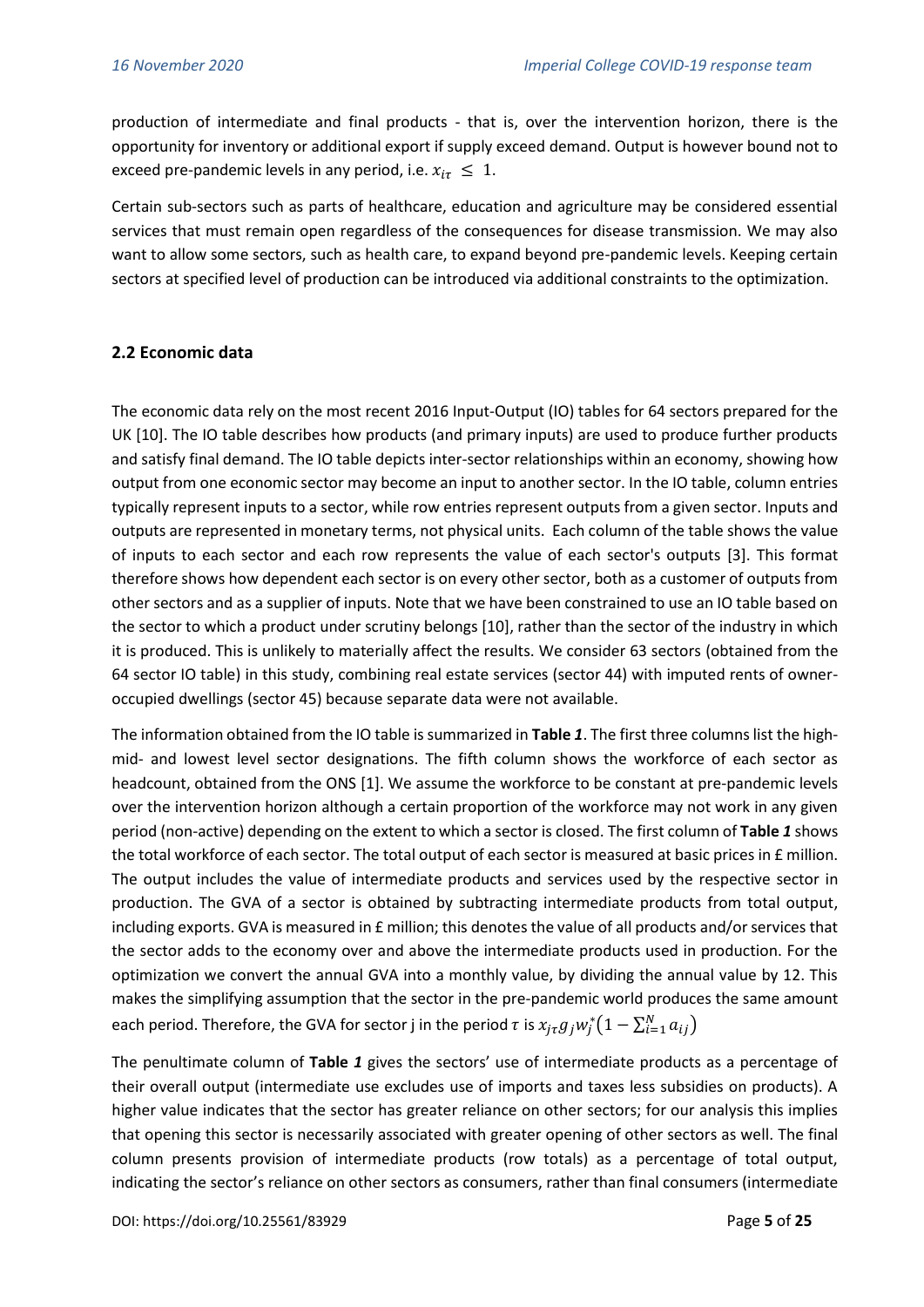provision excludes exports and gross capital formation). The value of opening this relies heavily on other sectors being open to purchase its products and services. In summary, low values in the last two columns describe sectors that are relatively self-reliant and can be opened and closed with less consideration of activity levels in other sectors.

**Table** *2* provides changes in production and work-from-home during the lockdown period in the UK between March and May 2020 for the ONS Standard Industry Classification (SIC) sections and divisions. These values provide important parameters for the economic model. The number of infections contributed by each sector are influenced by the number of workers returning into the community, either working from home or economically inactive. Workers who work from home are exposed to (and contribute to) transmission only in the community. We assume that individuals working from home are not affected in their productivity, i.e. do not negatively affect the GVA contribution of their sector. We assume that the proportion of workers working from home during lockdown in spring 2020 stays constant over our intervention horizon [5].

The minimum economic configuration  $0.8*\chi^{LD}_{i}$  of each sector provides the lower bound estimate of how much a sector can be closed for production without endangering essential supplies. The lockdown productivity  $x_i^{LD}$  was obtained via a survey conducted as part of the monthly GDP calculation by the ONS [6]. We use 80% of the lockdown values, i.e.  $x_i^{min} = 0.8x_i^{LD}$ , to allow for misreporting and changes in production processes in reaction to the pandemic and affecting the precise observed lockdown values for  $x_i^{LD}$ . We estimated DAEDALUS with  $x_i^{LD}$  and this economic configuration did not render a solution, i.e. the observed and surveyed lockdown economic configuration is evidently not economically feasible considering interdependencies between sectors as reported in the 2016 IO table. We applied the same value of these high-level sectors to all subsectors due to lack of more detailed data.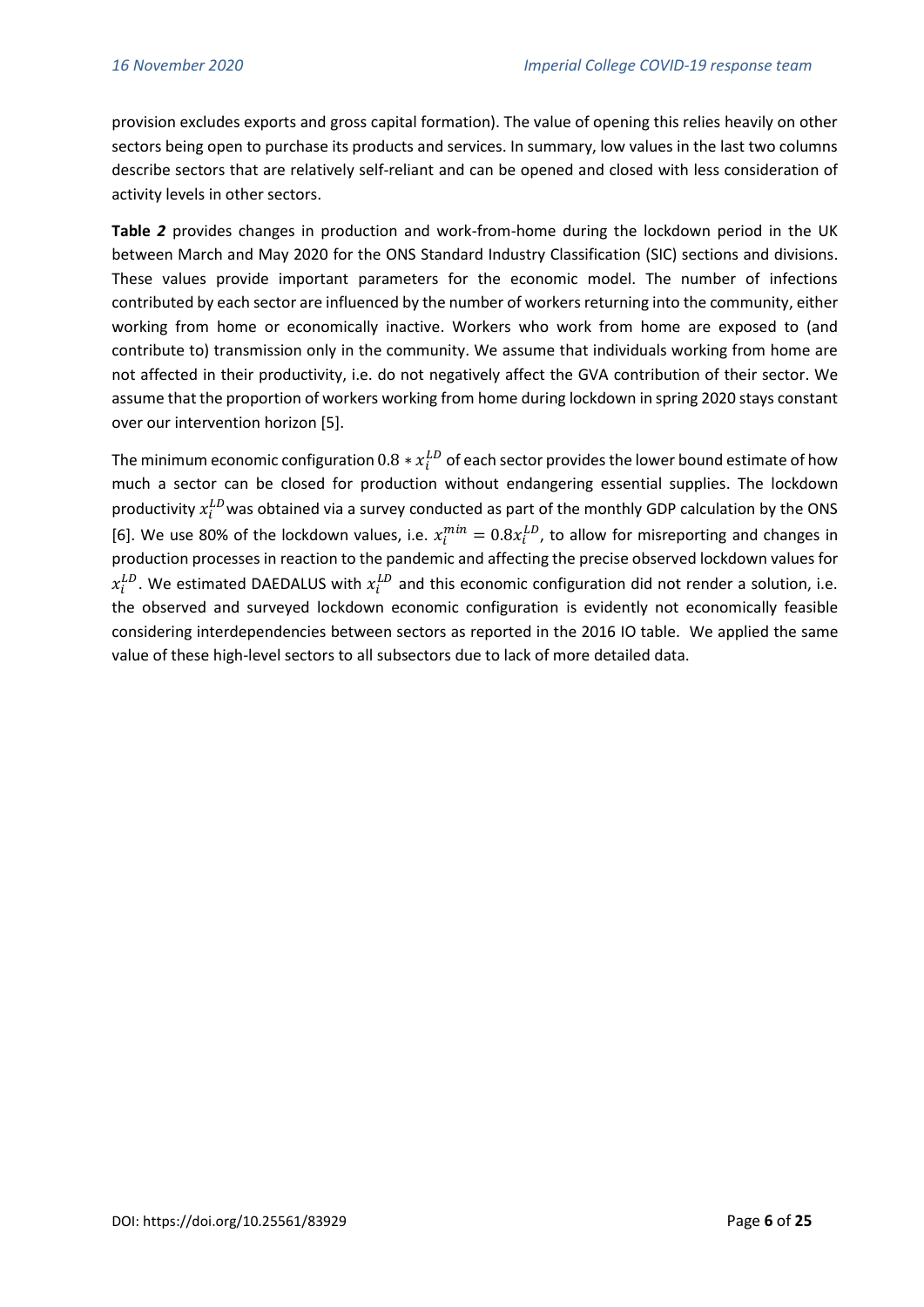## **Table 1: Workforce, total output, gross value added, and intermediate use and provision for 63 sectors, United Kingdom 2016**

| <b>UK Standard Industry</b><br><b>Classification (SIC)</b> |              |                | <b>Standard Industry Classification (SIC) description</b>                                                                          | Workforce | <b>Total</b><br>output at   | Gross value<br>added | Intermediate<br>use as % | Intermediate<br>provision as % |
|------------------------------------------------------------|--------------|----------------|------------------------------------------------------------------------------------------------------------------------------------|-----------|-----------------------------|----------------------|--------------------------|--------------------------------|
| divisi<br>sections<br>ons                                  |              |                |                                                                                                                                    |           | basic prices<br>(£ million) | $(E$ million $)^1$   | output <sup>2</sup>      | output <sup>3</sup>            |
| [A]                                                        | Α            | 1              | Crop and animal production, hunting and related service activities                                                                 | 275,986   | 22,863                      | 10,055               | 0.59                     | 0.62                           |
| [A]                                                        | A            | $\overline{2}$ | Forestry and logging                                                                                                               | 18,131    | 1,344                       | 477                  | 0.44                     | 0.87                           |
| [A]                                                        | A            | 3              | Fishing and aquaculture                                                                                                            | 8,031     | 1,737                       | 519                  | 0.52                     | 0.64                           |
| $[B-E]$                                                    | B            | 4              | Mining and quarrying                                                                                                               | 96,622    | 28,797                      | 10,075               | 0.47                     | 0.50                           |
| $[B-E]$                                                    | C            | 5              | Manufacture of food products, beverages and tobacco products                                                                       | 338,012   | 84,489                      | 26,877               | 0.63                     | 0.49                           |
| $[B - E]$                                                  | C            | 6              | Manufacture of textiles, wearing apparel and leather products                                                                      | 70,706    | 9,830                       | 5,231                | 0.39                     | 0.19                           |
| $[B - F]$                                                  | C            | $\overline{7}$ | Manufacture of wood and of products of wood and cork, except furniture;<br>manufacture of articles of straw and plaiting materials | 54,489    | 6,684                       | 3,354                | 0.34                     | 0.89                           |
| $[B - E]$                                                  | $\mathsf{C}$ | 8              | Manufacture of paper and paper products                                                                                            | 36,998    | 11,303                      | 4,669                | 0.38                     | 0.80                           |
| $[B - E]$                                                  | $\mathsf{C}$ | 9              | Printing and reproduction of recorded media                                                                                        | 85,513    | 8,908                       | 4,130                | 0.33                     | 0.91                           |
| $[B - E]$                                                  | C            | 10             | Manufacture of coke and refined petroleum products                                                                                 | 18,773    | 19,875                      | 1,974                | 0.22                     | 0.50                           |
| $[B - E]$                                                  | C            | 11             | Manufacture of chemicals and chemical products                                                                                     | 90,578    | 31,456                      | 11,416               | 0.42                     | 0.47                           |
| $[B - E]$                                                  | C            | 12             | Manufacture of basic pharmaceutical products and pharmaceutical preparations                                                       | 110,504   | 19,622                      | 11,474               | 0.34                     | 0.32                           |
| $[B-E]$                                                    | C            | 13             | Manufacture of rubber and plastic products                                                                                         | 120,505   | 20,414                      | 7,533                | 0.37                     | 0.65                           |
| $[B - E]$                                                  | C            | 14             | Manufacture of other non-metallic mineral products                                                                                 | 75,767    | 14,356                      | 5,617                | 0.43                     | 0.87                           |
| $[B-E]$                                                    | C            | 15             | Manufacture of basic metals                                                                                                        | 62,633    | 14,587                      | 4,170                | 0.40                     | 0.84                           |
| $[B - E]$                                                  | C            | 16             | Manufacture of fabricated metal products, except machinery and equipment                                                           | 215,088   | 25,670                      | 14,350               | 0.37                     | 0.72                           |
| $[B-E]$                                                    | C            | 17             | Manufacture of computer, electronic and optical products                                                                           | 144,594   | 17,490                      | 12,605               | 0.38                     | 0.44                           |
| $[B-E]$                                                    | C            | 18             | Manufacture of electrical equipment                                                                                                | 61,783    | 10,940                      | 4,657                | 0.48                     | 0.69                           |
| $[B-E]$                                                    | C            | 19             | Manufacture of machinery and equipment not elsewhere classified                                                                    | 271,284   | 25,570                      | 10,769               | 0.43                     | 0.45                           |
| $[B - E]$                                                  | C            | 20             | Manufacture of motor vehicles, trailers and semi-trailers                                                                          | 168,260   | 52,527                      | 15,255               | 0.39                     | 0.17                           |
| $[B - F]$                                                  | C            | 21             | Manufacture of other transport equipment                                                                                           | 170,185   | 27,662                      | 8,975                | 0.61                     | 0.34                           |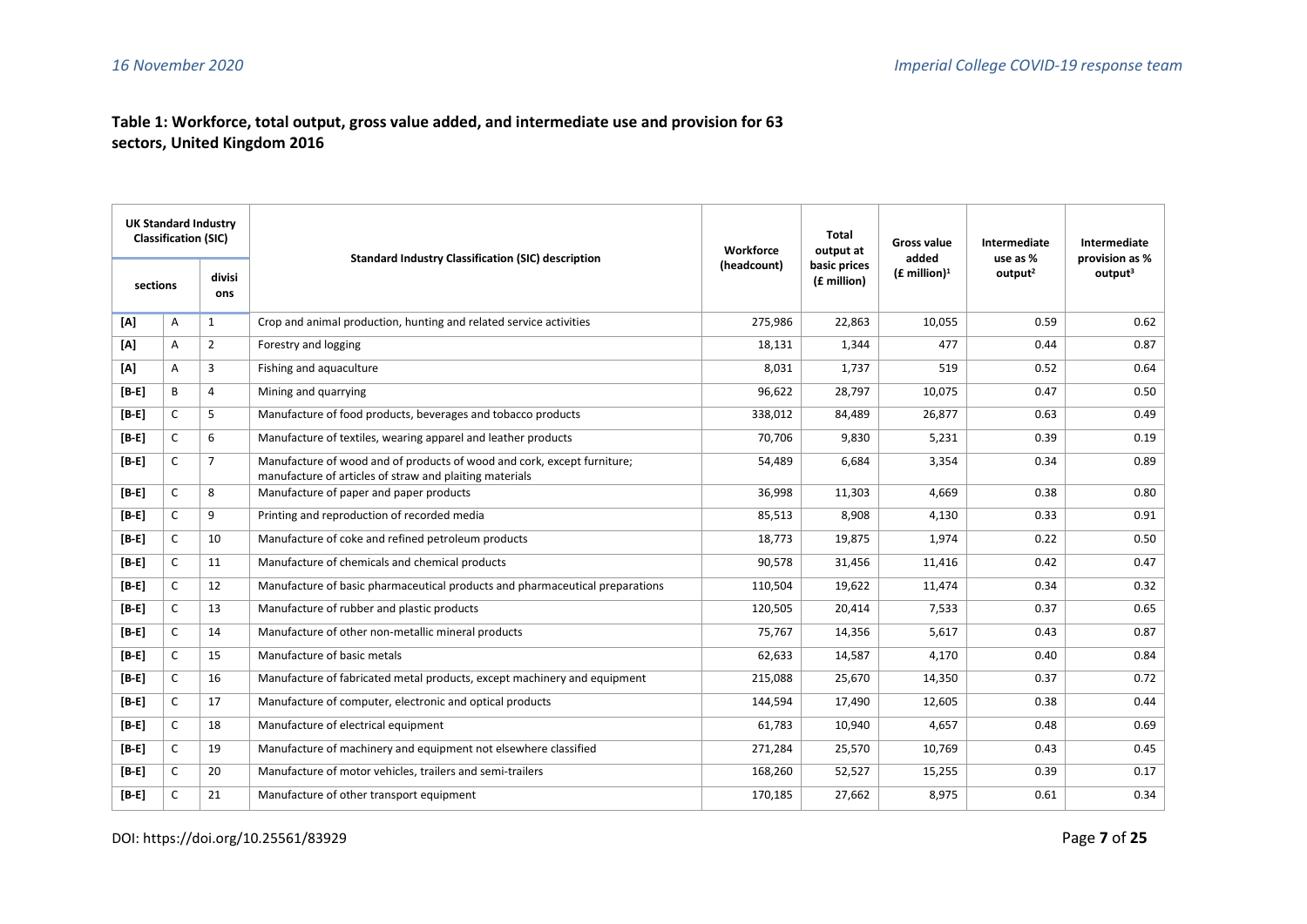| $[B-E]$                                                                                                                                                                                                                                                                                                                                                                                                                                                                                                                                                                                                                                                                                                                                                                                                                                                                             | $\mathsf{C}$ | 22         | Manufacture of furniture; other manufacturing                                                                                                          | 149,678   | 12,823  | 7,768   | 0.51 | 0.27 |
|-------------------------------------------------------------------------------------------------------------------------------------------------------------------------------------------------------------------------------------------------------------------------------------------------------------------------------------------------------------------------------------------------------------------------------------------------------------------------------------------------------------------------------------------------------------------------------------------------------------------------------------------------------------------------------------------------------------------------------------------------------------------------------------------------------------------------------------------------------------------------------------|--------------|------------|--------------------------------------------------------------------------------------------------------------------------------------------------------|-----------|---------|---------|------|------|
| $[B-E]$                                                                                                                                                                                                                                                                                                                                                                                                                                                                                                                                                                                                                                                                                                                                                                                                                                                                             | C            | 23         | Repair and installation of machinery and equipment                                                                                                     | 202,188   | 24,204  | 11,058  | 0.41 | 0.93 |
| $[B-E]$                                                                                                                                                                                                                                                                                                                                                                                                                                                                                                                                                                                                                                                                                                                                                                                                                                                                             | D            | 24         | Electricity, gas, steam and air conditioning supply                                                                                                    | 164,418   | 113,001 | 25,932  | 0.70 | 0.75 |
| $[B-E]$                                                                                                                                                                                                                                                                                                                                                                                                                                                                                                                                                                                                                                                                                                                                                                                                                                                                             | E            | 25         | Water collection, treatment and supply                                                                                                                 | 55,616    | 9,653   | 6,835   | 0.28 | 0.50 |
| $[B - E]$                                                                                                                                                                                                                                                                                                                                                                                                                                                                                                                                                                                                                                                                                                                                                                                                                                                                           | E            | 26         | Sewerage; waste collection, treatment and disposal activities; materials recovery;<br>remediation activities and other waste management services       | 108,686   | 28,328  | 14,525  | 0.37 | 0.47 |
| [F]                                                                                                                                                                                                                                                                                                                                                                                                                                                                                                                                                                                                                                                                                                                                                                                                                                                                                 | F            | 27         | Construction                                                                                                                                           | 2,253,195 | 133,071 | 108,902 | 1.18 | 0.97 |
| $[G-I]$                                                                                                                                                                                                                                                                                                                                                                                                                                                                                                                                                                                                                                                                                                                                                                                                                                                                             | G            | 28         | Wholesale and retail trade and repair of motor vehicles and motorcycles                                                                                | 472,742   | 48,558  | 29,882  | 0.39 | 0.40 |
| $[G-I]$                                                                                                                                                                                                                                                                                                                                                                                                                                                                                                                                                                                                                                                                                                                                                                                                                                                                             | G            | 29         | Wholesale trade, except of motor vehicles and motorcycles                                                                                              | 746,139   | 138,302 | 75,022  | 0.42 | 0.54 |
| $[G-I]$                                                                                                                                                                                                                                                                                                                                                                                                                                                                                                                                                                                                                                                                                                                                                                                                                                                                             | G            | 30         | Retail trade, except of motor vehicles and motorcycles                                                                                                 | 2,764,702 | 137,525 | 86,436  | 0.34 | 0.18 |
| $[G-I]$                                                                                                                                                                                                                                                                                                                                                                                                                                                                                                                                                                                                                                                                                                                                                                                                                                                                             | H            | 31         | Land transport and transport via pipelines                                                                                                             | 739,338   | 62,340  | 29,304  | 0.45 | 0.70 |
| $[G-I]$                                                                                                                                                                                                                                                                                                                                                                                                                                                                                                                                                                                                                                                                                                                                                                                                                                                                             | H            | 32         | Water transport                                                                                                                                        | 33,849    | 14,406  | 5,878   | 0.28 | 0.20 |
| $[G-I]$                                                                                                                                                                                                                                                                                                                                                                                                                                                                                                                                                                                                                                                                                                                                                                                                                                                                             | H            | 33         | Air transport                                                                                                                                          | 63,149    | 22,531  | 4,787   | 0.45 | 0.55 |
| $[G-I]$                                                                                                                                                                                                                                                                                                                                                                                                                                                                                                                                                                                                                                                                                                                                                                                                                                                                             | H            | 34         | Warehousing and support activities for transportation                                                                                                  | 371,528   | 41,213  | 19,711  | 0.49 | 0.78 |
| $[G-I]$                                                                                                                                                                                                                                                                                                                                                                                                                                                                                                                                                                                                                                                                                                                                                                                                                                                                             | H            | 35         | Postal and courier activities                                                                                                                          | 289,632   | 23,003  | 12,752  | 0.38 | 0.89 |
| $[G-1]$                                                                                                                                                                                                                                                                                                                                                                                                                                                                                                                                                                                                                                                                                                                                                                                                                                                                             | $\mathbf{I}$ | 36         | Accommodation and food service activities                                                                                                              | 1,725,001 | 120,457 | 63,576  | 0.41 | 0.17 |
| $[1] % \centering \includegraphics[width=0.9\textwidth]{images/TrDiM-Architecture.png} % \caption{The first two different values of $S$ and $S$ are shown in the left, the first two different values of $S$ and $S$ are shown in the right, and the second two different values of $S$ are shown in the right, and the second two different values of $S$ are shown in the right, and the third two different values of $S$ are shown in the right, and the third two different values of $S$ are shown in the right, and the third two different values of $S$ are shown in the right, and the third two different values of $S$ are shown in the right, and the third two different values of $S$ are shown in the right, and the third two different values of $S$ are shown in the right, and the third two different values of $S$ are shown in the right, and the third two$ | J            | 37         | Publishing activities                                                                                                                                  | 166,948   | 10,497  | 11,680  | 0.77 | 0.13 |
| $[1]$                                                                                                                                                                                                                                                                                                                                                                                                                                                                                                                                                                                                                                                                                                                                                                                                                                                                               | J            | 38         | Motion picture, video and television programme production, sound recording and<br>music publishing activities; programming and broadcasting activities | 144,366   | 27,450  | 16,684  | 0.44 | 0.21 |
| $[1] % \centering \includegraphics[width=0.9\textwidth]{images/TrDiM-Architecture.png} % \caption{The first two different values of $S$ and $S$ are shown in the left, the first two different values of $S$ and $S$ are shown in the right, and the second two different values of $S$ are shown in the right, and the second two different values of $S$ are shown in the right, and the third two different values of $S$ are shown in the right, and the third two different values of $S$ are shown in the right, and the third two different values of $S$ are shown in the right, and the third two different values of $S$ are shown in the right, and the third two different values of $S$ are shown in the right, and the third two different values of $S$ are shown in the right, and the third two different values of $S$ are shown in the right, and the third two$ | J            | 39         | Telecommunications                                                                                                                                     | 160,904   | 45,181  | 28,715  | 0.24 | 0.47 |
| $[1]$                                                                                                                                                                                                                                                                                                                                                                                                                                                                                                                                                                                                                                                                                                                                                                                                                                                                               | J            | 40         | Computer programming, consultancy and related activities; information service<br>activities                                                            | 764,447   | 64,417  | 53,962  | 0.44 | 0.80 |
| [K]                                                                                                                                                                                                                                                                                                                                                                                                                                                                                                                                                                                                                                                                                                                                                                                                                                                                                 | К            | 41         | Financial service activities, except insurance and pension funding                                                                                     | 533,535   | 136,155 | 69,367  | 0.36 | 0.50 |
| [K]                                                                                                                                                                                                                                                                                                                                                                                                                                                                                                                                                                                                                                                                                                                                                                                                                                                                                 | К            | 42         | Insurance, reinsurance and pension funding, except compulsory social security                                                                          | 203,686   | 76,983  | 26,463  | 0.50 | 0.33 |
| [K]                                                                                                                                                                                                                                                                                                                                                                                                                                                                                                                                                                                                                                                                                                                                                                                                                                                                                 | К            | 43         | Activities auxiliary to financial services and insurance activities                                                                                    | 479,385   | 35,271  | 22,066  | 0.29 | 0.27 |
| [L]                                                                                                                                                                                                                                                                                                                                                                                                                                                                                                                                                                                                                                                                                                                                                                                                                                                                                 | $\mathsf{L}$ | 44 &<br>45 | Real estate activities & imputed rents of owner-occupied dwellings <sup>4</sup>                                                                        | 356,573   | 333,364 | 261,164 | 0.22 | 0.13 |
| $[M-N]$                                                                                                                                                                                                                                                                                                                                                                                                                                                                                                                                                                                                                                                                                                                                                                                                                                                                             | M            | 46         | Legal and accounting activities; activities of head offices; management consultancy<br>activities                                                      | 1,065,069 | 97,552  | 65,533  | 0.30 | 0.69 |
| $[M-N]$                                                                                                                                                                                                                                                                                                                                                                                                                                                                                                                                                                                                                                                                                                                                                                                                                                                                             | M            | 47         | Architectural and engineering activities; technical testing and analysis                                                                               | 590,015   | 33,836  | 20,766  | 0.51 | 0.69 |
| $[M-N]$                                                                                                                                                                                                                                                                                                                                                                                                                                                                                                                                                                                                                                                                                                                                                                                                                                                                             | M            | 48         | Scientific research and development                                                                                                                    | 119,815   | 14,800  | 20,527  | 1.20 | 0.50 |
| $[M-N]$                                                                                                                                                                                                                                                                                                                                                                                                                                                                                                                                                                                                                                                                                                                                                                                                                                                                             | M            | 49         | Advertising and market research                                                                                                                        | 187,546   | 37,152  | 23,946  | 0.30 | 0.85 |
| $[M-N]$                                                                                                                                                                                                                                                                                                                                                                                                                                                                                                                                                                                                                                                                                                                                                                                                                                                                             | M            | 50         | Other professional, scientific and technical activities; veterinary activities                                                                         | 380,865   | 28,206  | 14,717  | 0.42 | 0.69 |

DOI: https://doi.org/10.25561/83929 Page **8** of **25**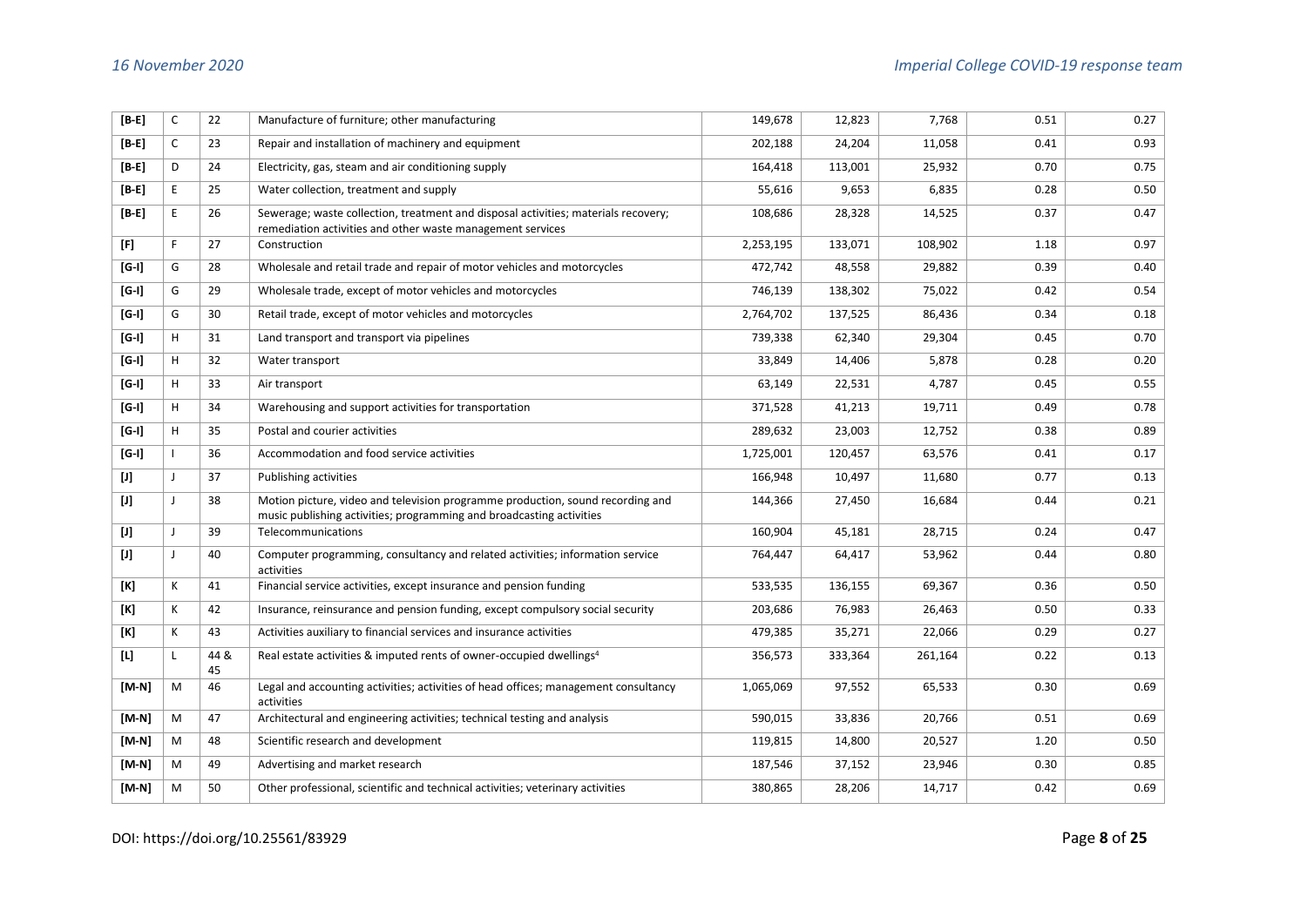| [M-N]   | N        | 51 | Rental and leasing activities                                                                                                                                         | 91,184    | 35,517  | 22,942 | 0.32 | 0.65 |
|---------|----------|----|-----------------------------------------------------------------------------------------------------------------------------------------------------------------------|-----------|---------|--------|------|------|
| [M-N]   | N        | 52 | <b>Employment activities</b>                                                                                                                                          | 195,730   | 38,772  | 26,697 | 0.27 | 0.94 |
| $[M-N]$ | N        | 53 | Travel agency, tour operator reservation service and related activities                                                                                               | 96,562    | 24,212  | 9,581  | 0.57 | 0.32 |
| [M-N]   | N        | 54 | Security and investigation activities; services to buildings and landscape activities;<br>office administrative, office support and other business support activities | 975,323   | 65,991  | 34,791 | 0.39 | 0.62 |
| $[0-0]$ | $\Omega$ | 55 | Public administration and defence; compulsory social security                                                                                                         | 2,090,939 | 150,285 | 85,641 | 0.34 | 0.09 |
| $[0-0]$ | P        | 56 | Education                                                                                                                                                             | 3,361,071 | 137,275 | 96,552 | 0.26 | 0.17 |
| [0.0]   | Q        | 57 | Human health activities                                                                                                                                               | 3,301,334 | 150,841 | 89,847 | 0.30 | 0.02 |
| $[0-0]$ | Q        | 58 | Social work activities                                                                                                                                                | 953,764   | 67,935  | 41,164 | 0.35 | 0.15 |
| $[R-T]$ | R        | 59 | Creative, arts and entertainment activities; libraries, archives, museums and other<br>cultural activities; gambling and betting activities                           | 346,487   | 30,136  | 16,079 | 0.40 | 0.18 |
| $[R-T]$ | R        | 60 | Sports activities and amusement and recreation activities                                                                                                             | 420,269   | 16,953  | 9,964  | 0.35 | 0.06 |
| $[R-T]$ | S        | 61 | Activities of membership organisations                                                                                                                                | 324,534   | 12,566  | 7,189  | 0.39 | 0.16 |
| $[R-T]$ | S        | 62 | Repair of computers and personal and household goods                                                                                                                  | 84,930    | 3,703   | 2,481  | 0.25 | 0.57 |
| $[R-T]$ |          | 63 | Other personal service activities                                                                                                                                     | 437,946   | 24,036  | 18,104 | 0.18 | 0.13 |
| $[R-T]$ |          | 64 | Activities of households as employers; undifferentiated goods- and services-producing<br>activities of households for own use                                         | 82,486    | 4,961   | 4,961  | 0.00 | 0.00 |

Notes: <sup>1</sup>we maximize monthly gross value added in the optimization, i.e. annual GVA divided by 12; <sup>2</sup>intermediate use excludes use of imports and excludes taxes (less subsidies) on products; <sup>3</sup>intermediate provision excludes exports and gross capital formation; <sup>4</sup>Sectors 44 and 45 are combined.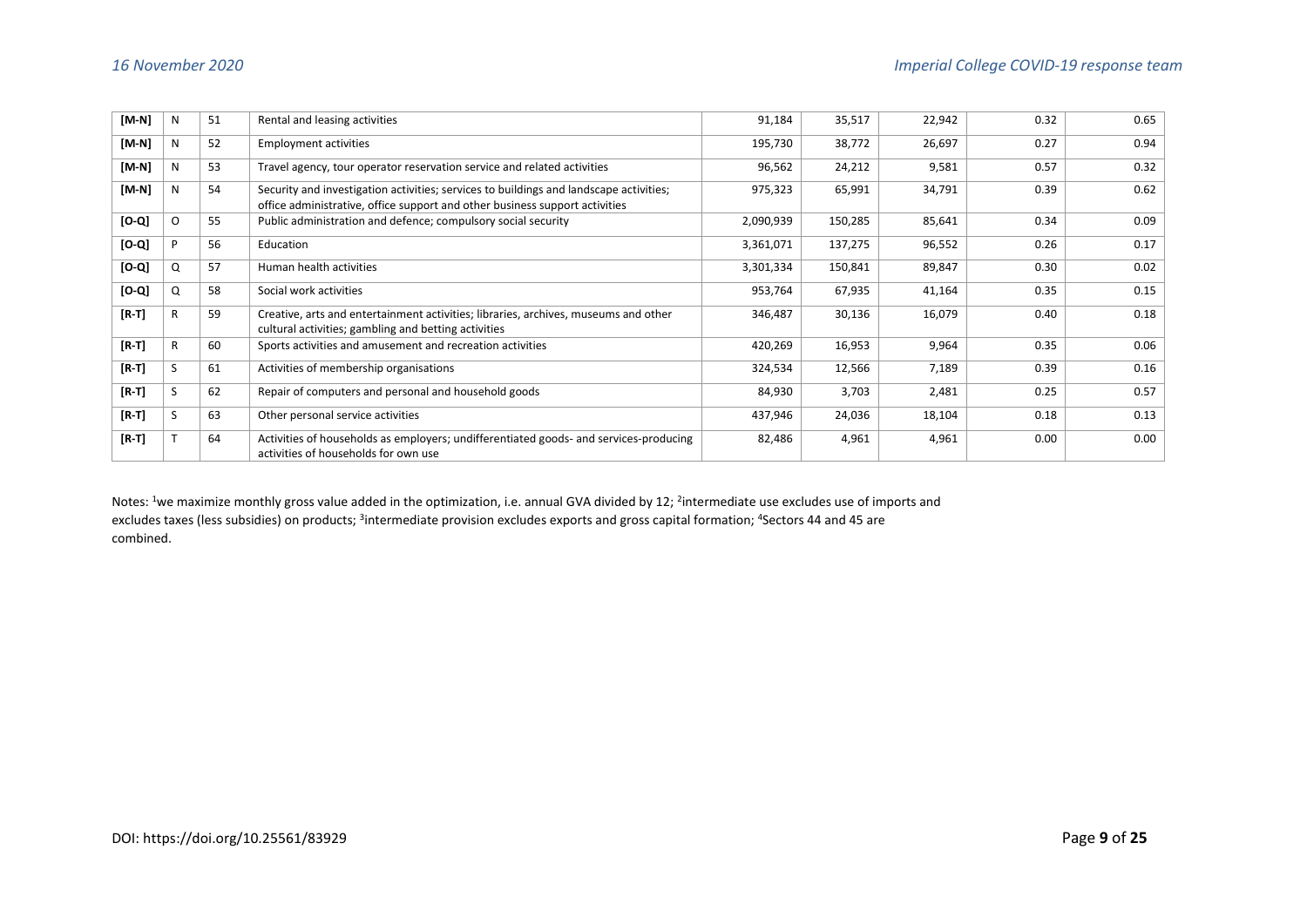#### **Table 2: Observed production and labour market changes during lockdown in the United Kingdom (March-May 2020)**

| <b>Standard Industry Classification (SIC) sections</b> | <b>SIC</b><br>sections | <b>SIC</b><br>divisions | <b>Proportion working from</b><br>home <sup>1</sup> | Proportion of sector open<br>$(0.8x_i^{LD})^3$ |
|--------------------------------------------------------|------------------------|-------------------------|-----------------------------------------------------|------------------------------------------------|
| <b>Agriculture [A]</b>                                 | A                      | $1 - 3$                 | 0.47                                                | 0.94                                           |
| <b>Production [B-E]</b>                                | B                      | $4 - 26$                | 0.47                                                | 0.84                                           |
|                                                        | С                      |                         | 0.27                                                | 0.72                                           |
|                                                        | D                      |                         | 0.47                                                | 0.85                                           |
|                                                        | E                      |                         | 0.26                                                | 0.94                                           |
| <b>Construction [F]</b>                                | F                      | 27                      | 0.36                                                | 0.56                                           |
| Distribution, transport, hotels and restaurants [G-I]  | G                      | 28-36                   | 0.362                                               | 0.65                                           |
|                                                        | н                      |                         | 0.47                                                | 0.61                                           |
|                                                        |                        |                         | 0.17                                                | 0.09                                           |
| Information and communication [J]                      |                        | $37 - 40$               | 0.23                                                | 0.85                                           |
| Financial and insurance [K]                            | ĸ                      | $41 - 43$               | 0.47                                                | 0.96                                           |
| Real estate [L]                                        |                        | 44, 45                  | 0.47                                                | 0.97                                           |
| Professional and support activities [M-N]              | M                      | 46-54                   | 0.86                                                | 0.79                                           |
|                                                        | N                      |                         | 0.78                                                | 0.65                                           |
| Government, health & education [O-Q]                   | 0                      | 55-58                   | 0.47                                                | 0.1                                            |
|                                                        | P                      |                         | 0.40                                                | 0.59                                           |
|                                                        | Q                      |                         | 0.77                                                | 0.69                                           |
| Other services [R-T]                                   | R                      | 59-64                   | 0.3                                                 | 0.49                                           |
|                                                        | S                      |                         | 0.47                                                | 0.51                                           |
|                                                        | T                      |                         | 0.57                                                | 0.51                                           |

Notes: 1,2from the ONS 'Business Impact of COVID-19 Survey' (BICS)

[https://www.ons.gov.uk/economy/economicoutputandproductivity/output/datasets/businessimpactofcovid19surveybicsresult](https://www.ons.gov.uk/economy/economicoutputandproductivity/output/datasets/businessimpactofcovid19surveybicsresults)

[s;](https://www.ons.gov.uk/economy/economicoutputandproductivity/output/datasets/businessimpactofcovid19surveybicsresults) the proportion working from home do not contribute to transmission at the workplace

<sup>3</sup> from the surveys conducted by the ONS for the monthly GDP estimate, see

[https://www.ons.gov.uk/economy/grossdomesticproductgdp/bulletins/gdpmonthlyestimateuk/latest;](https://www.ons.gov.uk/economy/grossdomesticproductgdp/bulletins/gdpmonthlyestimateuk/latest) and

[https://www.ons.gov.uk/economy/grossdomesticproductgdp/methodologies/grossdomesticproductgdpqmi.](https://www.ons.gov.uk/economy/grossdomesticproductgdp/methodologies/grossdomesticproductgdpqmi) We reduced

surveyed lockdown values of production  $x_i^{LD}$  for all higher-level sectors except healthcare by 20% to account for misreporting and changes in production processes in reaction to the pandemic.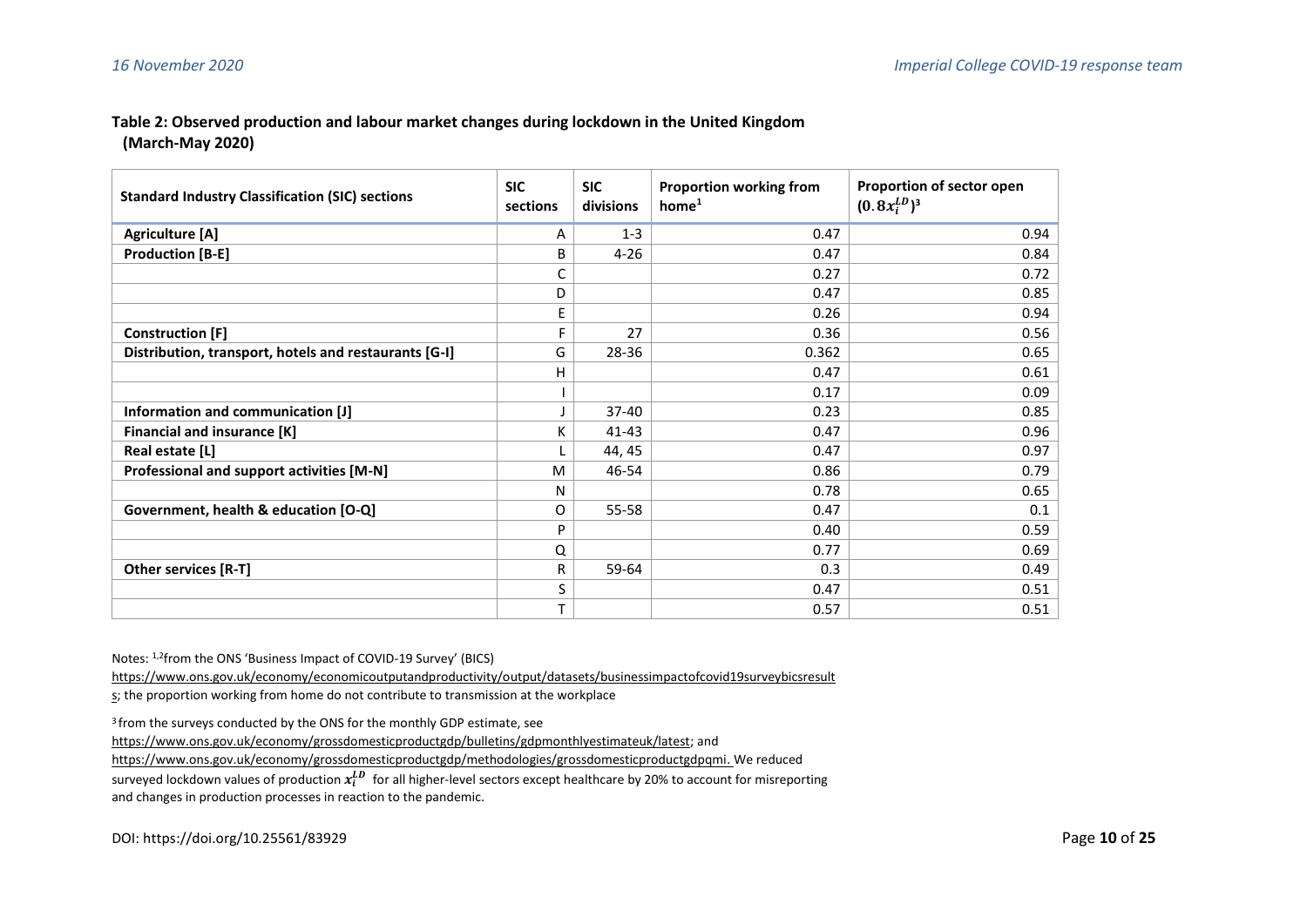## **2.3 Epidemiological model**

We now consider the modelling of transmission of SARS-CoV-2 infection in DAEDALUS. The partial or full opening of a sector increases the number of actively working adults. For most workers, working requires contact with colleagues and consumers, and therefore a risk of infection amongst the workforce, between workforce and consumers, and onward transmission to the general population when working adults move between economic sectors and the community. Furthermore, for some sectors there is increased transmission associated with contacts between consumers. DAEDALUS is sensitive to the different circumstances experienced by the workers and consumers associated with each sector.

The individuals in each productive sector and the four community groups are divided at each time step of the epidemiological model  $t$  into mutually exclusive "epidemiological" groups: susceptible, exposed (infected but not yet infectious), asymptomatic infectious, infectious with mild symptoms, infectious with severe symptoms ("influenza-like illness" or ILI), hospitalized, recovered, and dead. The number of individuals in each of these groups who are also member of sector *i* at time *t* are denoted respectively by  $S_i(t)$ ,  $E_i(t)$ ,  $I_i^{asym}(t)$ ,  $I_i^{mild}(t)$ ,  $I_i^{LLI}(t)$ ,  $H_i(t)$ ,  $R_i(t)$ , and  $D_i(t)$ , for  $i = 1, ..., N + 4$ . Notice that for each group *i* and time *t*, the total population of each group is the sum of the epidemiological groups:

$$
w_i(t) = S_i(t) + E_i(t) + I_i^{asym}(t) + I_i^{mild}(t) + I_i^{LL}(t) + H_i(t) + R_i(t) + D_i(t),
$$

for all  $t \in [t_\tau, t_{\tau+1})$ , and all decision points  $\tau=0,...$  , T at the start of each period. In each period  $[t_\tau, t_{\tau+1})$ ,  $\tau = 0, \ldots$ , T over the intervention horizon, the population of the epidemiological groups within each sector i change following a compartmental Susceptible-Exposed-Infectious-Removed (SEIR) model for all sectors  $i = 1, ..., N + 4$ . Transmissibility  $\beta$  is calibrated to a target  $R_0$  with pre-lockdown contact patterns, using the next-generation operator eigenvalue method [11]. The force of infection (FOI) on sector *i,*  $\lambda_i(t)$ *,* and system Ordinary Differential Equations (ODEs) are given as follows

$$
\dot{S}_i(t) = -S_i(t)\lambda_i(t)
$$
\n
$$
\dot{E}_i(t) = S_i(t)\lambda_i(t) - \sigma E_i(t)
$$
\n
$$
\lambda_i(t) = \beta \sum_{j=1}^{N+4} M_{ij} \frac{l_j(t)}{w_j}
$$
\n
$$
I_i(t) = rI_i^{asym}(t) + i_i^{mild}(t) + i_i^{LL}(t)
$$
\n
$$
i_i^{asym}(t) = \sigma(1 - p_{sym})E_i(t) - \gamma_1 I_i^{asym}(t)
$$
\n
$$
i_i^{mild}(t) = \sigma p_{sym}(1 - p_{LL})E_i(t) - \gamma_1 I_i^{mild}(t)
$$
\n
$$
i_i^{LL}(t) = \sigma p_{sym}p_{LL}E_i(t) - \gamma_2 I_i^{LL}(t) - h_i I_i^{LL}(t)
$$
\n
$$
\dot{H}_i(t) = h_i I_i^{LL}(t) - \gamma_3 H_i(t) - \mu_i H_i(t)
$$
\n
$$
\dot{D}_i(t) = \mu_i H_i(t)
$$
\n
$$
\dot{R}_i(t) = \gamma_1 \left( I_i^{asym}(t) + I_i^{mild}(t) \right) + \gamma_2 I_i^{LL}(t) + \gamma_3 H(t).
$$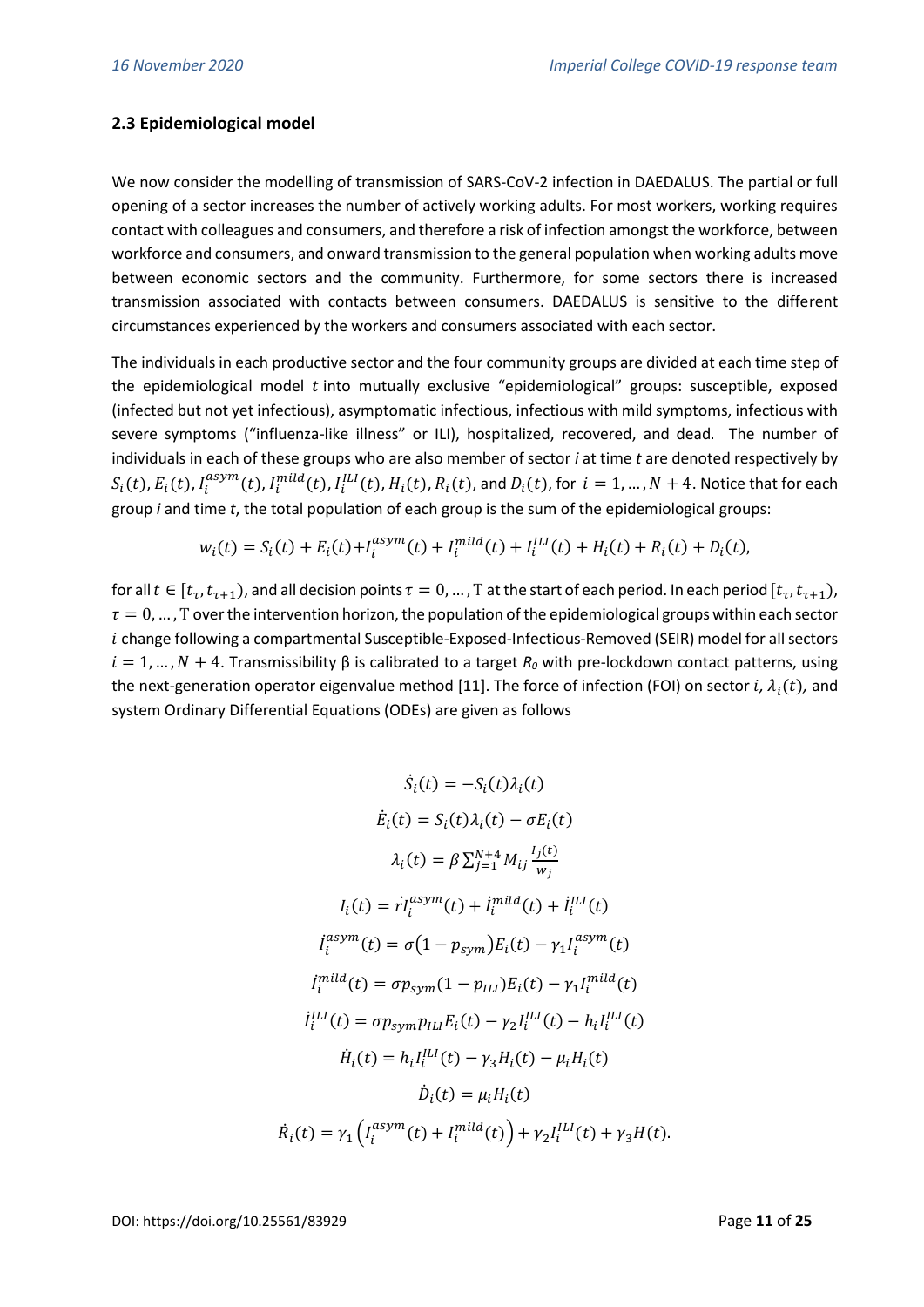The first equation specifies the rate of decrease in susceptible individuals as proportional to the stock of susceptible individuals and the force of infection  $\lambda_i(t)$ , which is the rate at which susceptible individuals acquire the infection. The second equation states that the number of exposed individuals increases by the same amount the susceptible individual decreases minus a fraction of the stock of individuals already exposed, which progress to become infectious. The change in number of infectious individuals, whether asymptomatic or with mild or influenza-like illness (ILI) symptoms, is the sum of the number of individuals entering the group, assumed proportional to the number of exposed individuals, and the number of individuals exiting the group assumed proportional to the stock of infected. Transmission from asymptomatic individuals is reduced by a factor *r* relative to the other infectious compartments. A fraction of those infected are hospitalized, and a fraction of those hospitalized die, while the others recover. Note that hospitalizations arise from ILI cases only, and never from mild or asymptomatic infections. Similarly, our model allows only for deaths after hospitalization. The last equation describes the number of recovered individuals as a fraction of the individuals infected and hospitalized. We do not model transmission from hospitalized cases. At the start of each period  $[t_\tau,t_{\tau+1}),\,\,\tau=0,\dots$  , T the economic and the epidemiological groups get re-matched. We denote the limit of the various epidemiological groups as t tends to  $t_\tau$  from the from the left as  $S_i(t_\tau^-)$ ,  $E_i(t_\tau^-)$ ,  $I_i^{asym}(t_\tau^-)$ ,  $I_i^{mild}(t_\tau^-)$ ,  $I_i^{LLI}(t_\tau^-)$ ,  $H_i(t_\tau^-)$ ,  $R_i(t_\tau^-)$ and  $D_i(t_i^-)$ . These variables are given at time  $t_\tau$  for all for  $i=1,...,N+4$  from their past developments.

We calibrate the following 4 parameters of DAEDALUS to the hospitalization data from the Office for National Statistics from 20<sup>th</sup> February to 31<sup>st</sup> July 2020 in England [12]: the basic reproductive number  $R_0$ ; effectiveness of lockdown  $\delta_{LD}$ ; epidemic start time  $t_0$  and lockdown onset  $t_{LD}$ . Model projections are then made using population data for the UK, in order to be consistent with the economic model. A modifier is a multiplicative factor applied to beta, used to capture the dampening impact of NPIs and individuals' behaviour on transmissions as represented by *Rt*. The modifier captures the combined effect of NPIs that are difficult to estimate empirically, including social distancing in social and work environments, facemasks, testing-and-tracing, shielding of the vulnerable, travel restrictions, and limits to social gatherings. The interventions may be government-mandated or adopted by individuals voluntarily. We use the calibrated value  $\delta_{LD}$  of the modifier over the lockdown period as an upper bound estimate of the NPI's impact. For most forward projections, we adjust the modifier to reflect less stringent NPIs and weaker compliance in the post-lockdown period.

Additional parameter estimates are aligned with Imperial College's Real-time Model (RTM). A full list of DAEDALUS's parameters is given in *Table 3*. Transitions between epidemiological compartments are governed by rates, and therefore assume exponentially distributed periods for serial interval, time to hospitalisation and hospital stay. We output all epidemiological variables, including disease incidence, hospital occupancy, and cumulative deaths. These quantities then inform our epidemiological constraints and our comparison between model scenarios.

The global effective reproductive number and the end of the last decision period  $R_{end}$  is of particular importance as it is the second epidemiological constraint in the optimization. We use the Eigenvalue approach to calculate  $R_0$  and  $R_{end}$  following the standard approach for populations with host heterogeneities [see box 3.1, p. 60 in 11, 13]. All sectors and non-working groups have specific reproductive numbers, but it is assumed that incidence increases at the same exponential rate (i.e. the dynamics become slaved) from a certain point after the initial seeding, i.e. the start of the pandemic.  $R_{end}$ for the entire population lies between the values calculated for each group and will generally be greater than the weighted average because we assume that individuals belonging to certain groups are more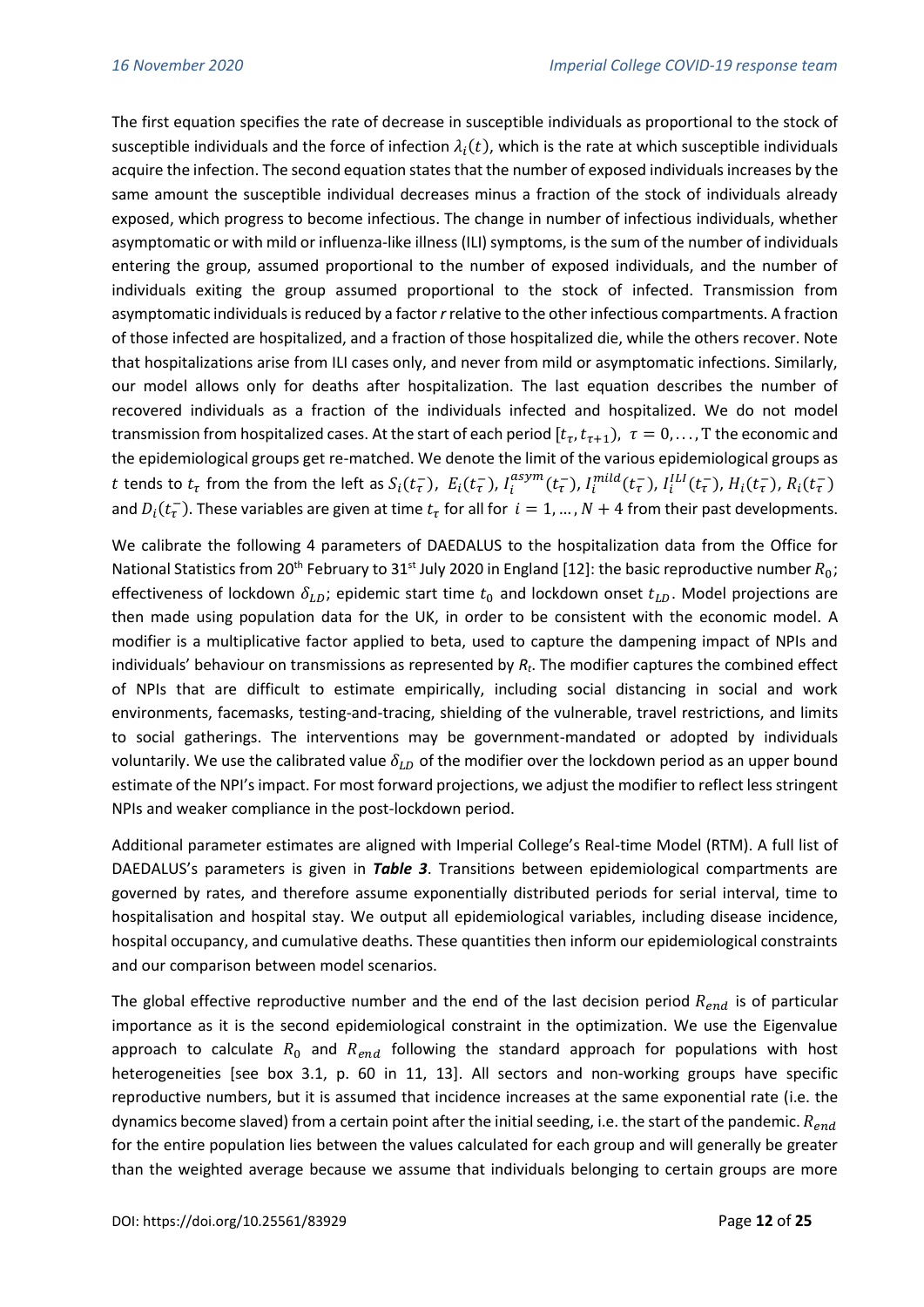likely to interact with each other than with individuals belonging to other groups (assortative mixing). We calculate  $R_0$  and  $R_{end}$  from the distribution of infection across groups in the region of slaved dynamics, where the behaviour is independent of the initial seeds. This slaved distribution provides a natural weighting for the number of secondary cases generated by a primary case in each group.

| Parameter                       | <b>Explanation</b>                                          | Value                  | Reference                     |
|---------------------------------|-------------------------------------------------------------|------------------------|-------------------------------|
| $R_0$                           | Basic reproductive number                                   | 2.7274                 | Fitted (ONS hospitalisations) |
| $t_{LD}$                        | Start of first lockdown period in the UK                    | 86.3881 (day of year)  | Fitted (ONS hospitalisations) |
|                                 | (lockdown onset)                                            | 26 <sup>th</sup> March |                               |
| $\delta_{LD}$                   | Effectiveness of first lockdown in reducing<br>transmission | 0.5007                 | Fitted (ONS hospitalisations) |
| $T_E = 1/\sigma$                | Latent period                                               | 4.6                    | <b>RTM</b>                    |
| $T_R^1=1/\gamma_1$              | Infectious period (asymptomatic/mild)                       | 2.1                    | <b>RTM</b>                    |
| $\overline{T_R^2} = 1/\gamma_2$ | Infectious period (ILI)                                     | $5.0454(0-4)$          | <b>RTM</b>                    |
|                                 |                                                             | 5.0772 (5-19)          |                               |
|                                 |                                                             | 7.0522 (20-64)         |                               |
|                                 |                                                             | 15.3280 (65+)          |                               |
| $T_R^3 = 1/\gamma_3$            | Duration of hospital stay (recovery)                        | 12.9849 (0-4)          | <b>RTM</b>                    |
|                                 |                                                             | 12.9849 (5-19)         |                               |
|                                 |                                                             | 13.2208 (20-64)        |                               |
|                                 |                                                             | 18.5462 (65+)          |                               |
| r                               | Relative<br>infectiousness of asymptomatic<br>cases         | 0.6667                 | <b>RTM</b>                    |
| $p_1$                           | Proportion of cases that are symptomatic                    | 0.66                   | <b>RTM</b>                    |
| $p_2$                           | Proportion of symptomatic cases that exhibit                | $4.2403(0-4)$          | <b>RTM</b>                    |
|                                 | ILI                                                         | 4.1375 (5-19)          |                               |
|                                 |                                                             | 3.0049 (20-64)         |                               |
|                                 |                                                             | $2.7306(65+)$          |                               |
| $\boldsymbol{h}$                | Hospitalisation rate                                        | $0.0018(0-4)$          | <b>RTM</b>                    |
|                                 | (determined from $T_R^2$ , proportion of ILI cases          | $0.0030(5-19)$         |                               |
|                                 | hospitalised, and time to hospitalisation)                  | $0.0582(20-64)$        |                               |
|                                 |                                                             | $0.1348(65+)$          |                               |
| $\mu$                           | Death rate                                                  | $0.0018(0-4)$          | <b>RTM</b>                    |
|                                 | (determined from $T_R^3$ and duration of hospital           | $0.0018(5-19)$         |                               |
|                                 | stay leading to death)                                      | $0.0034(20-64)$        |                               |
|                                 |                                                             | $0.0290(65+)$          |                               |

#### **Table 3: Epidemiological parameters**

Note: RTM is Imperial College's 'Real-time Model' of SARS-CoV-2 transmission for the UK [14].

At time  $t_{\tau}^{-}$ , the number of workers of sector  $i$  who are working is determined by the extent to which sector i is allowed to open and given by  $x_{it-1}w_i^*$ , and the number of workers who are not working by  $(1 - x_{it-1})w_i^*$ . Although this is the same number as at the start of the period, the composition of the population in the epidemiological groups has changed. Choosing  $x_{i\tau}$  changes the initial values of the transmission model at the start of each period  $[t_{\tau}, t_{\tau+1})$ ,  $\tau = 0, ..., T$ . We now make clear how this is done.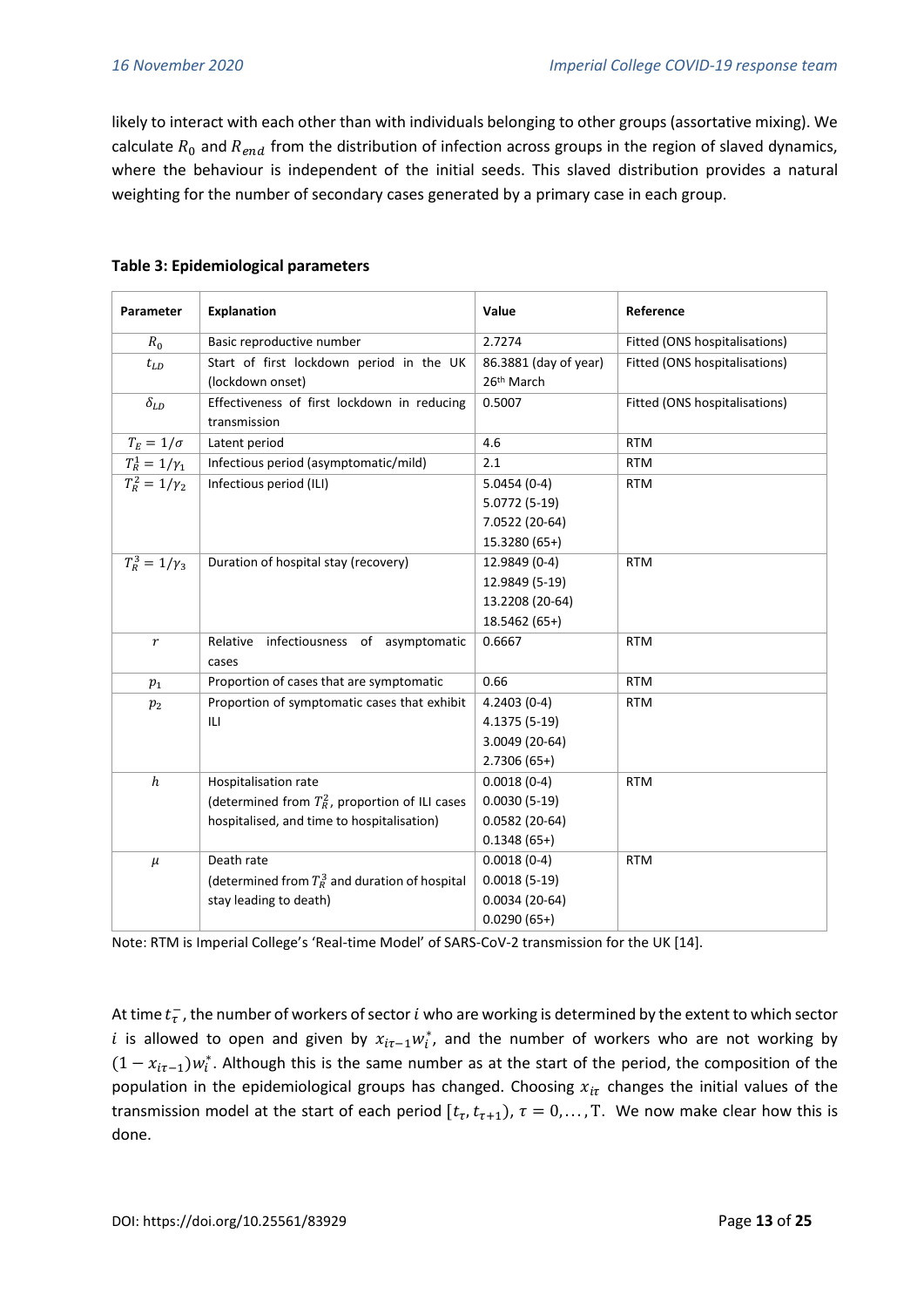At time  $t_{\tau}$  the government's decision variables change from  $x_{it-1}$  to  $x_{it}$ . The active workers in sector *i* at time  $t_{\tau}$  are

$$
x_{i\tau}w_i^* = x_{i\tau-1}w_i^* + (x_{i\tau} - x_{i\tau-1})w_i^*.
$$

If  $x_{i\tau} - x_{i\tau-1} = 0$  nothing changes for sector *i* and production is the same compared to the previous period.

If  $x_{i\tau}-x_{i\tau-1} < 0$ , then the sector's production is reduced compared to the previous period. The number of those working in sector *i* decreases and  $(x_{i\tau}-x_{i\tau-1})w_i^*$  of them join the group of non-working adults for that period. Hence,  $x_{i\tau}w_i^* = \frac{x_{i\tau}}{x_{i\tau}}$  $\frac{x_{it}}{x_{it-1}}(x_{it-1}w_i^*)$ . We assume that each epidemiological group in sector  $i$ is reduced by the same amount  $\frac{x_{it}}{x_{it-1}}$ . The remaining fraction  $1-\frac{x_{it}}{x_{it-1}}$  $\frac{\lambda_{\text{tr}}}{\lambda_{\text{tr}-1}}$  is added to the corresponding epidemiological group of the non-working adults for period  $[t_{\tau}, t_{\tau+1})$  at time  $t_{\tau}.$ 

If  $x_{i\tau} - x_{i\tau-1} > 0$ , then the sector's production is increased compared to the previous period. The number of those working in sector *i* increases with  $(x_{i\tau}-x_{i\tau-1})w_i^*$  and some or all of those workers who did not work the previous period are now joining sector  $i$ . The number of individuals in group N+4 changes at time  $t_{\tau}$ , so it will be indexed by  $\tau$ . The fraction  $\chi_{i\tau}=(x_{i\tau}-x_{i\tau-1})w_i^*/w_{N+4}(t_{\tau}^-)$  of  $w_{N+4}(t_{\tau}^-)$  enters sector *i* at the start of period  $[t_{\tau}, t_{\tau+1})$ .

So, assuming all non-working adults have the same chance of being employed in sector  $i$ , the initial values of the transmission model for the N productive sectors for the period  $[t_{\tau}, t_{\tau+1})$  are

$$
S_i(t_{\tau}) = \{ \frac{x_{it}}{x_{it-1}} S_i(t_{\tau}) x_{it} < x_{it-1} S_i(t_{\tau}) + \chi_{it} S_{N+4}(t_{\tau}) x_{it} > x_{it-1},
$$
\n
$$
E_i(t_{\tau}) = \{ \frac{x_{it}}{x_{it-1}} E_i(t_{\tau}) x_{it} < x_{it-1} E_i(t_{\tau}) + \chi_{it} E_{N+4}(t_{\tau}) x_{it} > x_{it-1},
$$
\n
$$
I_i^{asym}(t_{\tau}) = \{ \frac{x_{it}}{x_{it-1}} I_i^{asym}(t_{\tau}) x_{it} < x_{it-1} I_i^{asym}(t_{\tau}) + \chi_{it} I_{N+4}^{asym}(t_{\tau}) x_{it} > x_{it-1},
$$
\n
$$
I_i^{mild}(t_{\tau}) = \{ \frac{x_{it}}{x_{it-1}} I_i^{mild}(t_{\tau}) x_{it} < x_{it-1} I_i^{mild}(t_{\tau}) + \chi_{it} I_{N+4}^{mild}(t_{\tau}) x_{it} > x_{it-1},
$$
\n
$$
I_i^{LLI}(t_{\tau}) = \{ \frac{x_{it}}{x_{it-1}} I_i^{LLI}(t_{\tau}) x_{it} < x_{it-1} I_i^{LLI}(t_{\tau}) + \chi_{it} I_{N+4}^{LLI}(t_{\tau}) x_{it} > x_{it-1},
$$
\n
$$
H_i(t_{\tau}) = \{ \frac{x_{it}}{x_{it-1}} H_i(t_{\tau}) x_{it} < x_{it-1} H_i(t_{\tau}) + \chi_{it} H_{N+4}(t_{\tau}) x_{it} > x_{it-1},
$$
\n
$$
D_i(t_{\tau}) = \{ \frac{x_{it}}{x_{it-1}} D_i(t_{\tau}) x_{it} < x_{it-1} D_i(t_{\tau}) + \chi_{it} D_{N+4}(t_{\tau}) x_{it} > x_{it-1},
$$

for  $i = 1, \ldots, N$ . The values for each epidemiological group vary depending on whether production is increased or decreased in the respective period. Notice that when we move workers between working and non-working, we assume that we move the same proportion of all epidemiological groups including the infected, the hospitalised and the dead. This accounts for reduced transmission due to absence. Also, the effect of deaths in the working population is negligible owing to the low death rate in under 65's.

For pre-schoolers, school children and retired, the dynamics of the epidemic continue from the end values reached in the previous period. That is,  $S_i(t_\tau^+) = S_i(t_\tau^-)$ ,  $E_i(t_\tau) = E_i(t_\tau^-)$ ,  $I_i^{asym}(t_\tau) = I_i^{asym}(t_\tau^-)$ ,  $I_i^{mild}(t_\tau) = I_i^{mild}(t_\tau^-)$ ,  $I_i^{LL}(t_\tau) = I_i^{LL}(t_\tau^-)$ ,  $H_i(t_\tau) = H_i(t_\tau^-)$ ,  $D_i(t_\tau) = D_i(t_\tau^-)$  for  $i = N + 1$ ,  $N + 2$ ,  $N + 1$ 3.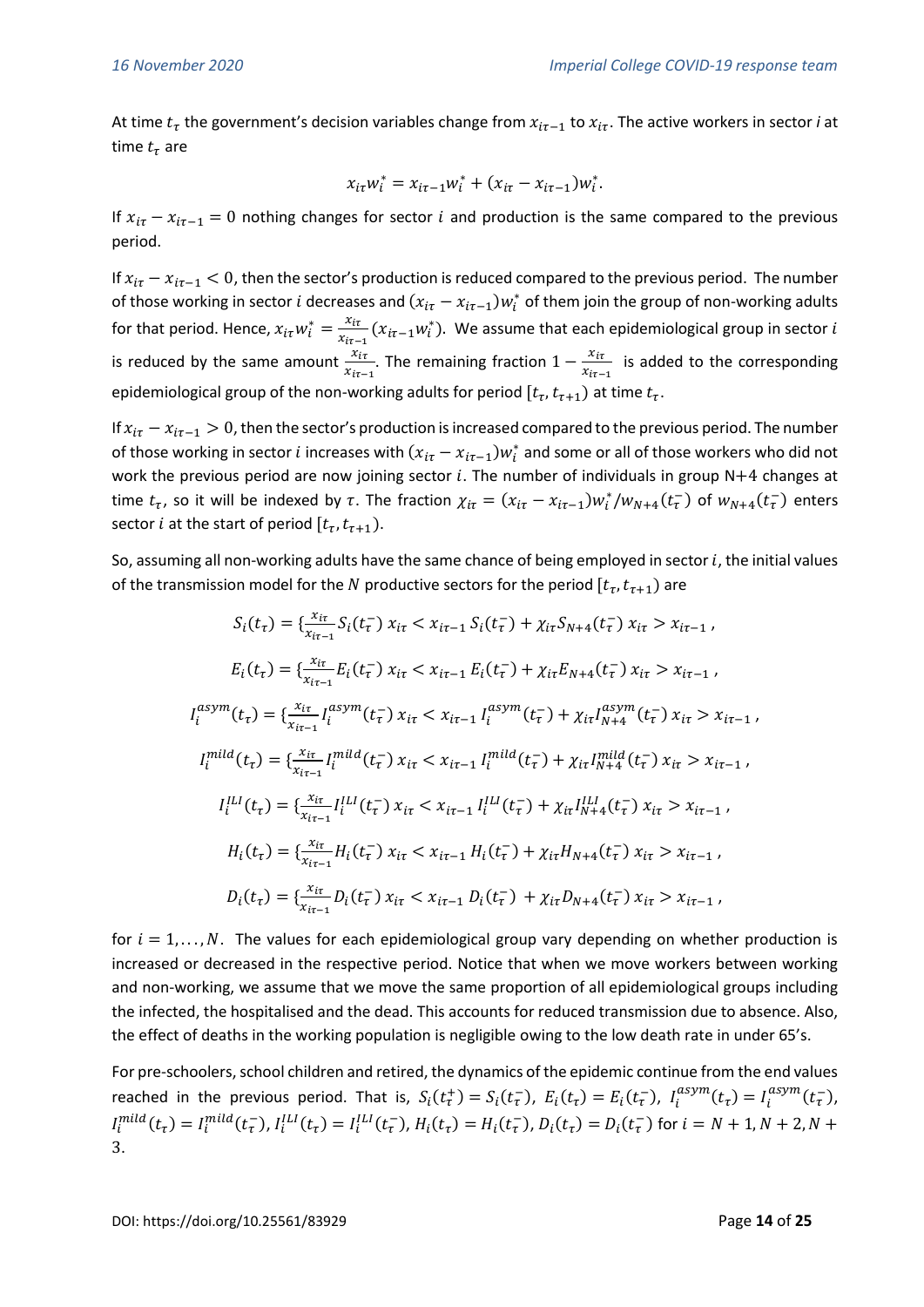For the non-working adults, the initial conditions at  $t<sub>\tau</sub>$  capture the fact that the productive sectors are partially closed and that a fraction of the workers may become temporarily non-working adults at  $t_{\tau}$ ,  $\tau$  =  $0, \ldots, T$ :

$$
S_{N+4}(t_{\tau}) = \left(1 - \sum_{i: x_{i\tau} - x_{i\tau-1} > 0} \chi_{it}\right) S_{N+4}(t_{\tau}) + \sum_{i: x_{i\tau} - x_{i\tau-1} < 0} \left(1 - \frac{x_{i\tau}}{x_{i\tau-1}}\right) S_{i}(t_{\tau}^{-}),
$$
\n
$$
E_{N+4}(t_{\tau}) = \left(1 - \sum_{i: x_{i\tau} - x_{i\tau-1} > 0} \chi_{it}\right) E_{N+4}(t_{\tau}) + \sum_{i: x_{i\tau} - x_{i\tau-1} < 0} \left(1 - \frac{x_{i\tau}}{x_{i\tau-1}}\right) E_{i}(t_{\tau}^{-}),
$$
\n
$$
I_{N+4}^{asym}(t_{\tau}) = \left(1 - \sum_{i: x_{i\tau} - x_{i\tau-1} > 0} \chi_{it}\right) I_{N+4}^{asym}(t_{\tau}) + \sum_{i: x_{i\tau} - x_{i\tau-1} < 0} \left(1 - \frac{x_{i\tau}}{x_{i\tau-1}}\right) I_{i}^{asym}(t_{\tau}^{-}),
$$
\n
$$
I_{N+4}^{mild}(t_{\tau}) = \left(1 - \sum_{i: x_{i\tau} - x_{i\tau-1} > 0} \chi_{it}\right) I_{N+4}^{mild}(t_{\tau}^{-}) + \sum_{i: x_{i\tau} - x_{i\tau-1} < 0} \left(1 - \frac{x_{i\tau}}{x_{i\tau-1}}\right) I_{i}^{mild}(t_{\tau}^{-}),
$$
\n
$$
I_{N+4}^{lLI}(t_{\tau}) = \left(1 - \sum_{i: x_{i\tau} - x_{i\tau-1} > 0} \chi_{it}\right) I_{N+4}^{lLI}(t_{\tau}^{-}) + \sum_{i: x_{i\tau} - x_{i\tau-1} < 0} \left(1 - \frac{x_{i\tau}}{x_{i\tau-1}}\right) I_{i}^{lLI}(t_{\tau}^{-}),
$$
\n
$$
H_{N+4}(t_{\tau}) = \left(1 - \sum_{i: x_{i\tau} - x_{i\tau-1} > 0} \chi_{it}\right) H_{N+4}(t_{\tau}^{-}) + \sum_{i: x_{
$$

Let  $H(t)$  be the number of individuals in the country who are hospitalized in at each t, and H be the country's hospital capacity – which for simplicity is assumed constant over the intervention horizon.

The first epidemiological constraint demands that the number hospitalized does not exceed capacity at any one time. That is,

$$
H(t) \le \underline{H} \tag{A}
$$

for all t. The number of individuals hospitalized  $H(t)$  is the sum of the individuals in each productive sector and in the community who are hospitalized,  $H_i(t)$ :

$$
H(t) = \sum_{i=1}^{N+4} H_i(t).
$$
 (A)

The second epidemiological constraint requires  $R_{end} \leq 1$  (for calculation of  $R_{end}$  see above). This is to ensure that the epidemic is under control at the end of the planning horizon, leaving a manageable 'legacy' for future periods.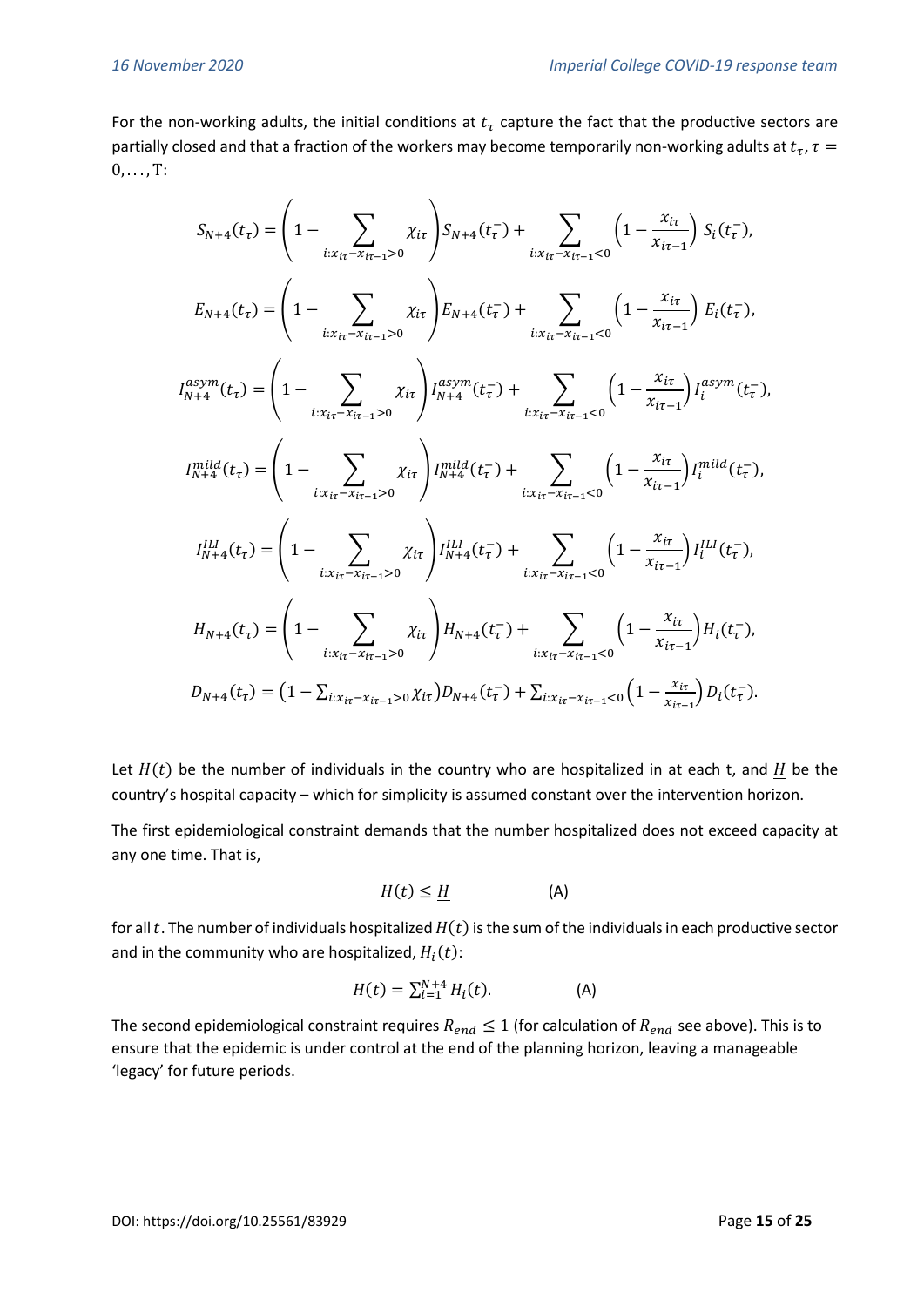## **2.4 Hospital capacity**

Hospital capacity is an important variable in DAEDALUS because it is the main constraint to the optimization. At any point in time, the number of patients with COVID-19 and other conditions must not exceed the number of available beds. We do not distinguish between critical care and general & acute beds for simplicity and summed them for an estimate of total capacity. This is reasonable as hospitalised COVID-19 patients occupy full spectrum of severity, from those admitted for observation, through noninvasive oxygen support and mechanical ventilation up to those requiring highly complex Extra Corporeal Membrane Oxygenation. The treatment of COVID-19 patients is changing with new insights into optimal treatment, which may mean that critical care needs are changing over our intervention horizon. Lastly, hospitals have converted some general & acute wards into critical care wards to cope with the surge in demand over spring 2020 which makes a clear distinction between critical and general & acute care difficult. We make three alternative assumptions on emergency spare hospital capacity available for the treatment of COVID-19 patients (see *Table 4*).

**Table 4: Assumption on emergency spare hospital capacity for the treatment of COVID-19 in the United Kingdom, 2020**

| Capacity scenario    | capacity<br>(total beds) | <b>Explanation and reference</b>                                     |
|----------------------|--------------------------|----------------------------------------------------------------------|
| Occupancy two-       | 12.000                   | Bed occupancy assumed to be decreased by one-third (-6000) of the    |
| thirds               |                          | maximum occupancy observed in April 2020                             |
| Occupancy first peak | 18.000                   | Maximum observed bed occupancy by COVID-19 patients during the first |
|                      |                          | peak in April 2020                                                   |
| Occupancy one-third  | 24.000                   | Bed occupancy assumed to be increased by one-third (+6000) of the    |
| more                 |                          | maximum occupancy observed in April 2020                             |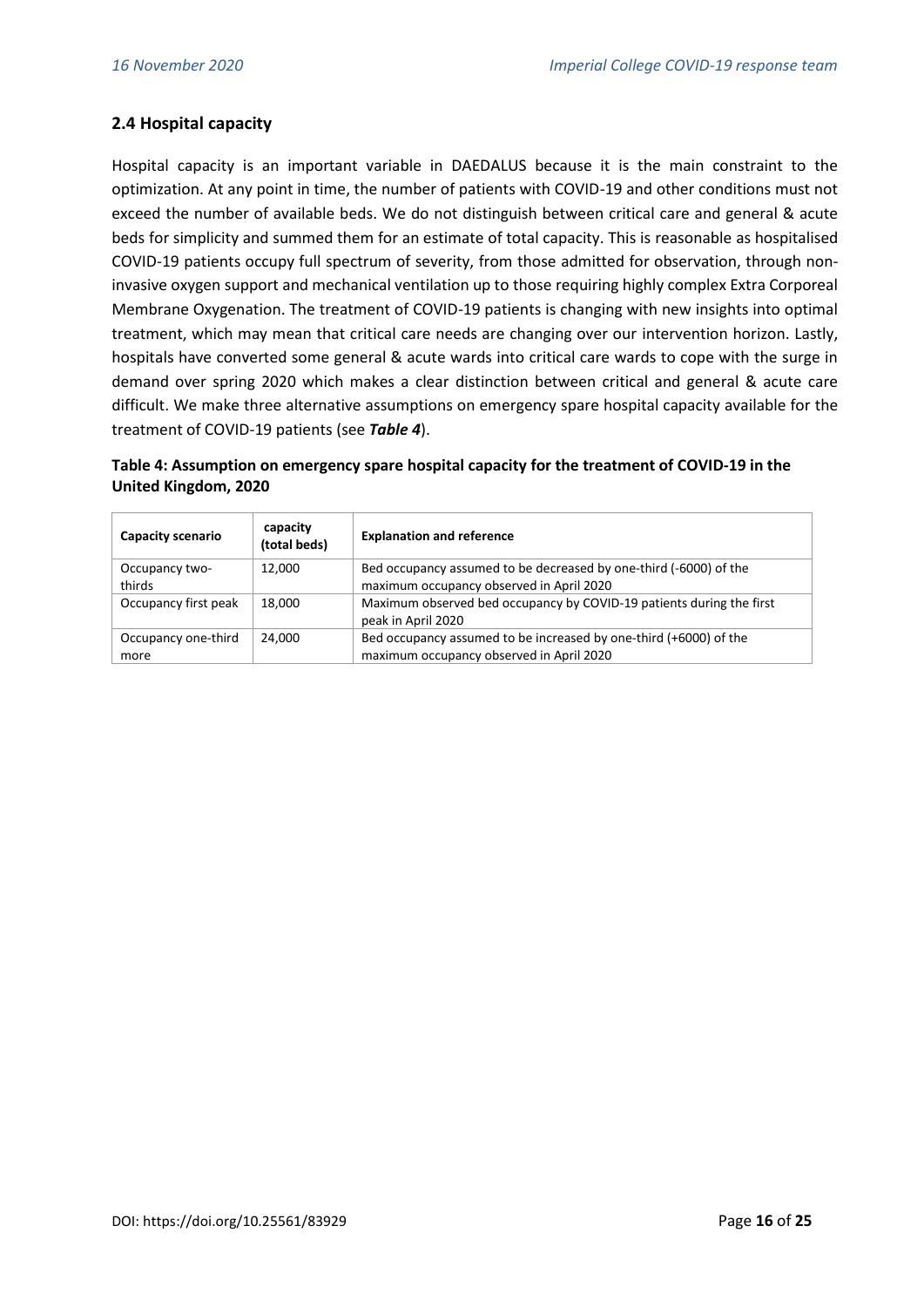#### **2.5 Contact matrices**

Contact matrices define the mean number of contacts per day reported between groups of individuals, for example between age-groups. Contact matrices form the foundation of force-of-infection (FOI) and next-generation operators in heterogeneous epidemic models. Contact survey data allow derivation of the average number of contacts made while performing specific activities. Analyses using data from one of the landmark studies in the field {SIMID group, 2020 #96} focus on contacts made in the household, during transport, at work and other settings. In epidemiological studies, contact survey data are used to construct contact matrices, also referred to as Who-Acquires-Infection-From-Whom (WAIFW) matrices. There exists an extensive literature deriving coefficients for heterogeneous mixing with respect to age and geography. However, few studies estimated contacts structures with respect to economic sector. For the purpose of this study, we account for the heterogeneity in contact rates between sectors. We synthesise a contact matrix based on a contact survey conducted in 2012 in France [15]. While more recent contact surveys have been conducted, to our knowledge, this is the only survey that includes sector-specific and work-related information of respondents. The industry sectors as reported by the respondents of the French survey were translated to the industry sectors of the UK IO table (*Table 4*). Due to lack of more detailed data, we had to use the same contact rate for all subsectors.

| <b>French Business Sector</b>           | <b>UK Business Sector</b>                                |  |  |
|-----------------------------------------|----------------------------------------------------------|--|--|
| Agriculture, sylviculture, pêche        | Agriculture [A]                                          |  |  |
| Industrie agricole et alimentaire       | Production [B-E]                                         |  |  |
| Autre industrie*                        | Other services $[R-T]$ + Information & communication [J] |  |  |
| Energie                                 | Production [B-E]                                         |  |  |
| Construction                            | Construction [F]                                         |  |  |
| Commerce                                | Distribution, transport, hotels and restaurants [G-I]    |  |  |
| Activités financières et immobilières** | Financial and insurance $[K]$ + real estate $[L]$        |  |  |
| Services aux entreprises                | Professional and support activities [M-N]                |  |  |
| Services aux personnes*                 | Other services [R-T]                                     |  |  |
| Éducation, santé, action social         | Government, health & education [O-Q]                     |  |  |
| Administration                          | Professional and support activities [M-N]                |  |  |

#### **Table 5: Mapping of French into UK Business Sectors as defined in the UK IO tables**

We constructed a contact matrix M as the sum of 3 matrices: A (community contacts), B (worker-toworker contacts) and C (consumer-to-worker contacts, see **Table** *5*). Opening of sectors, including hospitality and education, increases transmissions as informed by contact rates in matrices B and C. Workers and consumers carry infection back into the community, which increases transmission as informed by rates in A. Refining the matrices A, B and C in this study is fundamental to estimating DAEDALUS.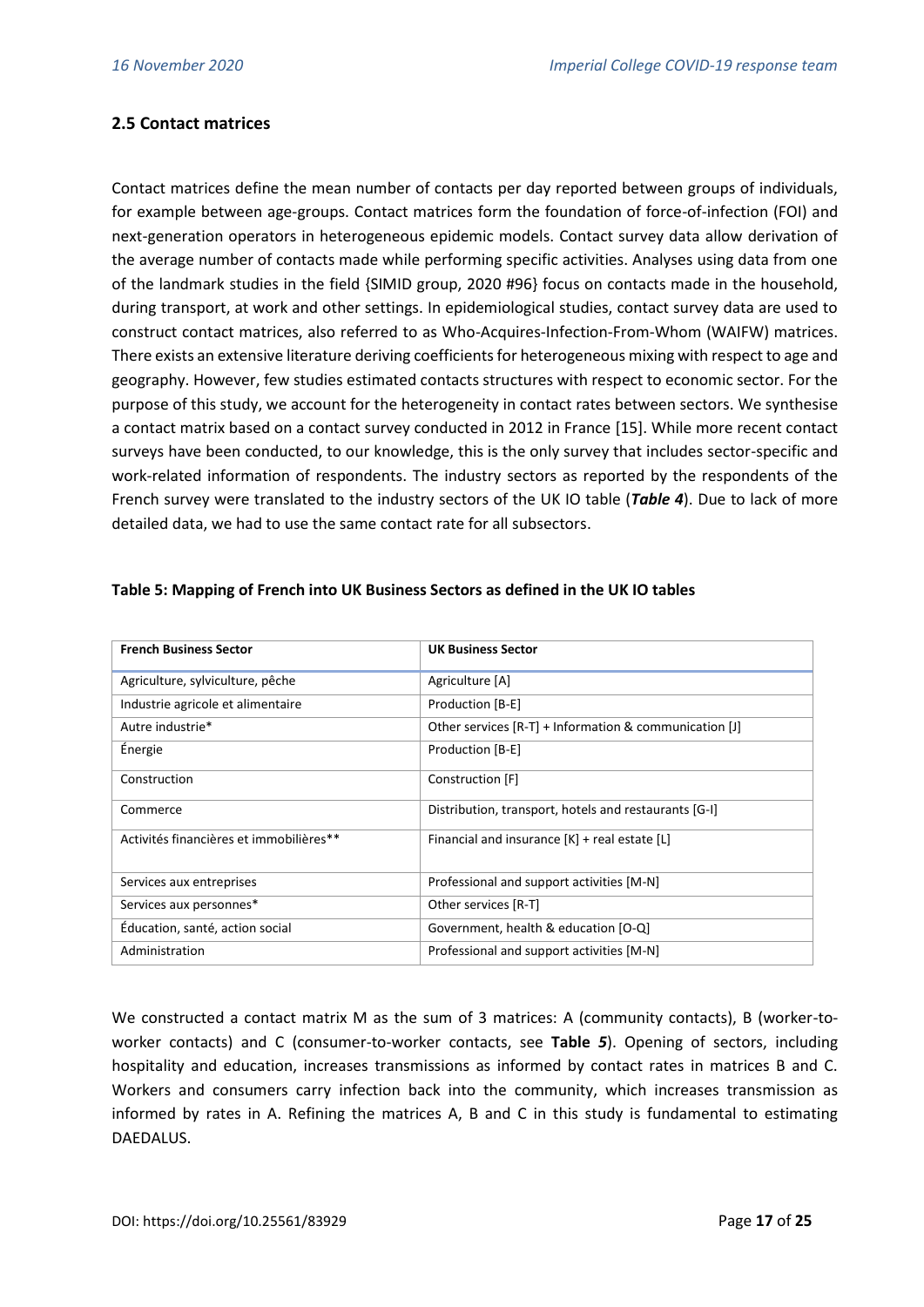| <b>Contact matrix</b>                        | Definition and inclusion/exclusion criteria                                                                                                                                                                                                                                                                                                                                                                                                                                                                                                                                                                       |
|----------------------------------------------|-------------------------------------------------------------------------------------------------------------------------------------------------------------------------------------------------------------------------------------------------------------------------------------------------------------------------------------------------------------------------------------------------------------------------------------------------------------------------------------------------------------------------------------------------------------------------------------------------------------------|
| А:<br>community contacts                     | Any contact made at home, in a vehicle or other private place, retail outlet, public<br>$\bullet$<br>transport, leisure facilities, with loved ones in a closed place ("Chez des proches en lieux<br>clos"), open place (park, street)<br>Disaggregated by age group $(0 - 4; 5 - 18; 19 - 63; 64+)$<br>$\bullet$<br>Consumer-consumer contacts are added with respect to the proportion the hospitality<br>and education sectors are opened                                                                                                                                                                      |
| <b>B:</b><br>Worker-to-worker<br>contacts    | Contacts made at work (office, studio, etc.) and which are reported to be made (almost)<br>every day, or a few times per week<br>Disaggregated by sector<br>٠<br>Individuals who stated that they are in employment<br>٠<br>Individuals who are of working age $(19 - 64)$<br>٠                                                                                                                                                                                                                                                                                                                                   |
| C:<br><b>Consumers-to-worker</b><br>contacts | Contacts made at work (office, studio, etc.) and which are reported to be a few times<br>$\bullet$<br>per month, a few times per year or less often, for the first time<br>Disaggregated by sector<br>٠<br>Individuals who stated that they are in employment<br>$\bullet$<br>Individuals who are of working age $(19 - 64)$<br>$\bullet$<br>If more than 20 contacts are made by the individual, the survey respondent could state<br>the total number of contacts made instead of listing all individual contacts. If this was<br>the case, this number was used instead of the sum of individual contacts made |

#### **Table 6: Construction of contact matrices from survey data**

**Community contacts (matrix A)** are any contacts made that are unrelated to the workplace (see **Table** *5*). This includes contacts in the household, during travel to and from the workplace and non-work-related travel, outside spaces, leisure activities (e.g. meeting friends), retail outlets (e.g. supermarkets), and contacts made in the hospitality or service sectors. When sectors are partially or fully opened, we account for additional transmission risk from contacts between consumers in matrix A. As such, in addition to household contacts, contacts are being made when consuming products or services from specific sectors. Opening the hospitality sector, for example, will increase the community transmission as consumers meet in pubs and restaurants. **Table** *6* shows the average contact rate for the community. The row sums of the community matrix A are equal, and the columns are weighted by the size of the workforce (measured in headcounts) in each sector. The value of row sums depends on the extent to which given sectors are open. If all economic sectors were fully closed, the total contact is reduced to roughly 40% of total contact when all sectors are open.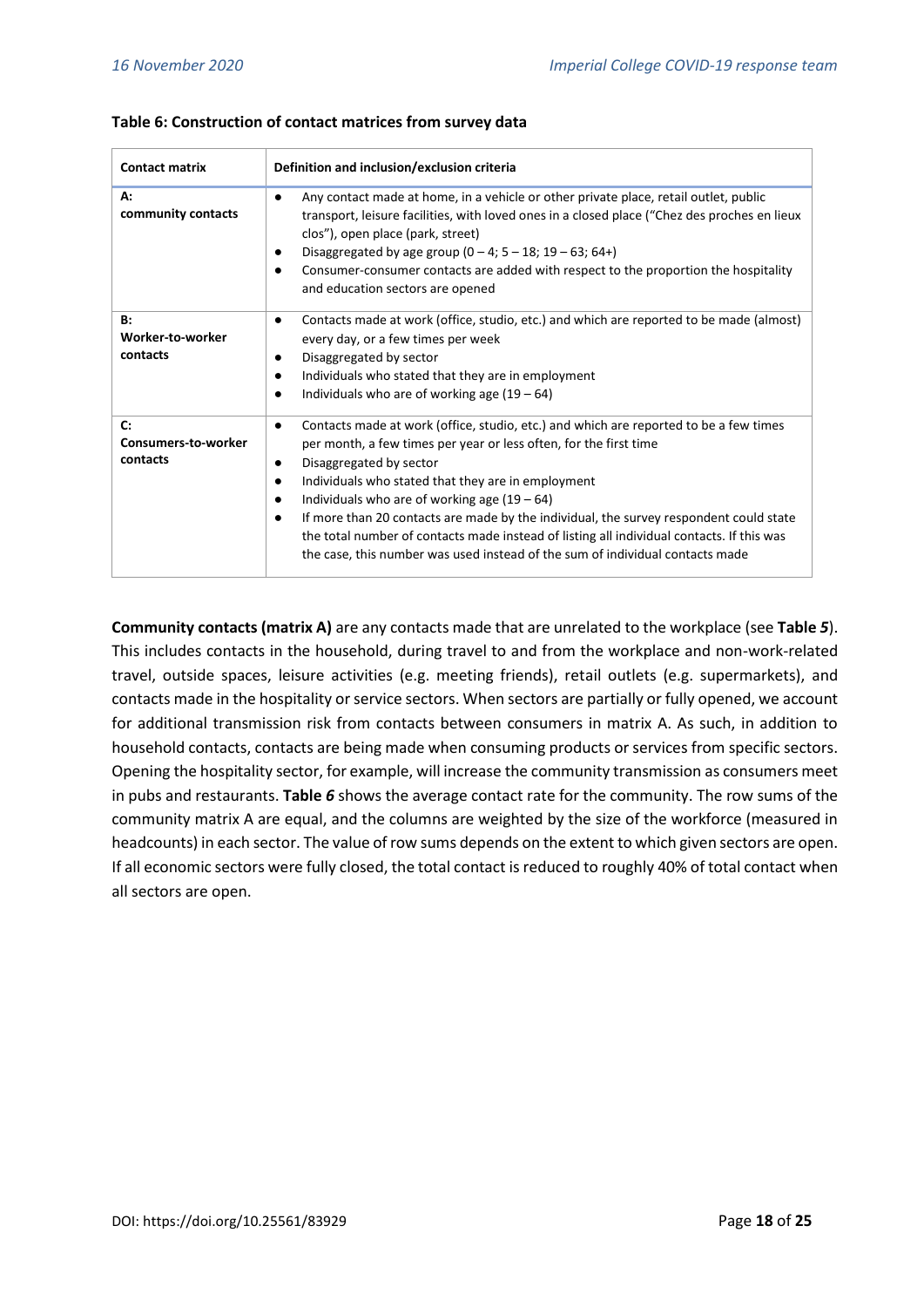## **Table 7: Average daily contacts in the community (A), worker-to-worker (B) and consumer-to-worker (C) by high-level industry sector grouping**

|                                                              | <b>Matrix A:</b><br>Community<br>contacts | <b>Matrix B:</b><br>Worker-to-<br>worker<br>contacts | <b>Matrix C:</b><br>Consumer-to-<br>worker<br>contacts |
|--------------------------------------------------------------|-------------------------------------------|------------------------------------------------------|--------------------------------------------------------|
| Community                                                    |                                           |                                                      |                                                        |
| $0 - 4$ years old                                            | 4.6                                       |                                                      |                                                        |
| $5 - 18$ years old                                           | 6.0                                       |                                                      |                                                        |
| $19 - 64$ years old                                          | 3.2                                       |                                                      |                                                        |
| 64+ years old                                                | 1.7                                       |                                                      |                                                        |
| <b>Economic sectors</b>                                      |                                           |                                                      |                                                        |
| Agriculture [A]                                              | 3.2                                       | $\overline{2}$                                       | 1                                                      |
| Production [B-E]                                             | 3.2                                       | 7.5                                                  | 3                                                      |
| Construction [F]                                             | 3.2                                       | 2.8                                                  | $\mathbf{1}$                                           |
| Distribution, transport,<br>hotels and restaurants [G-<br>IJ | 3.2                                       | 3                                                    | 14                                                     |
| Information and<br>communication [J]                         | 3.2                                       | 4.5                                                  | $\overline{2}$                                         |
| Financial and insurance<br>[K]                               | 3.2                                       | 7.5                                                  | 1.3                                                    |
| Real estate [L]                                              | 3.2                                       | 7.5                                                  | 1.3                                                    |
| Professional and support<br>activities [M-N]                 | 3.2                                       | 3                                                    | 2.3                                                    |
| Government, health &<br>education [O-Q]                      | 3.2                                       | $\mathbf{1}$                                         | 20                                                     |
| Other services [R-T]                                         | 3.2                                       | 3                                                    | $\overline{2}$                                         |

Note: the same contact rates were applied to all subsectors.

Students are 'consumers' of education services. In the education sector, we account for the number of contacts between students going to school or university. School contacts are estimated separately in two age groups (pre-school age:  $0 - 4$ ; school age:  $5 - 18$ ). Similarly, hospitality consumer contacts are estimated considering age-heterogeneity in hospitality contacts. See **Table** *7* for the age-adjusted average number of contacts in the education and hospitality sectors. Opening of schools and universities will affect the row sum of the school-age children group. The community contact rates were adjusted to that the mean rate across all age groups is equal to 3.5, as taken from survey data.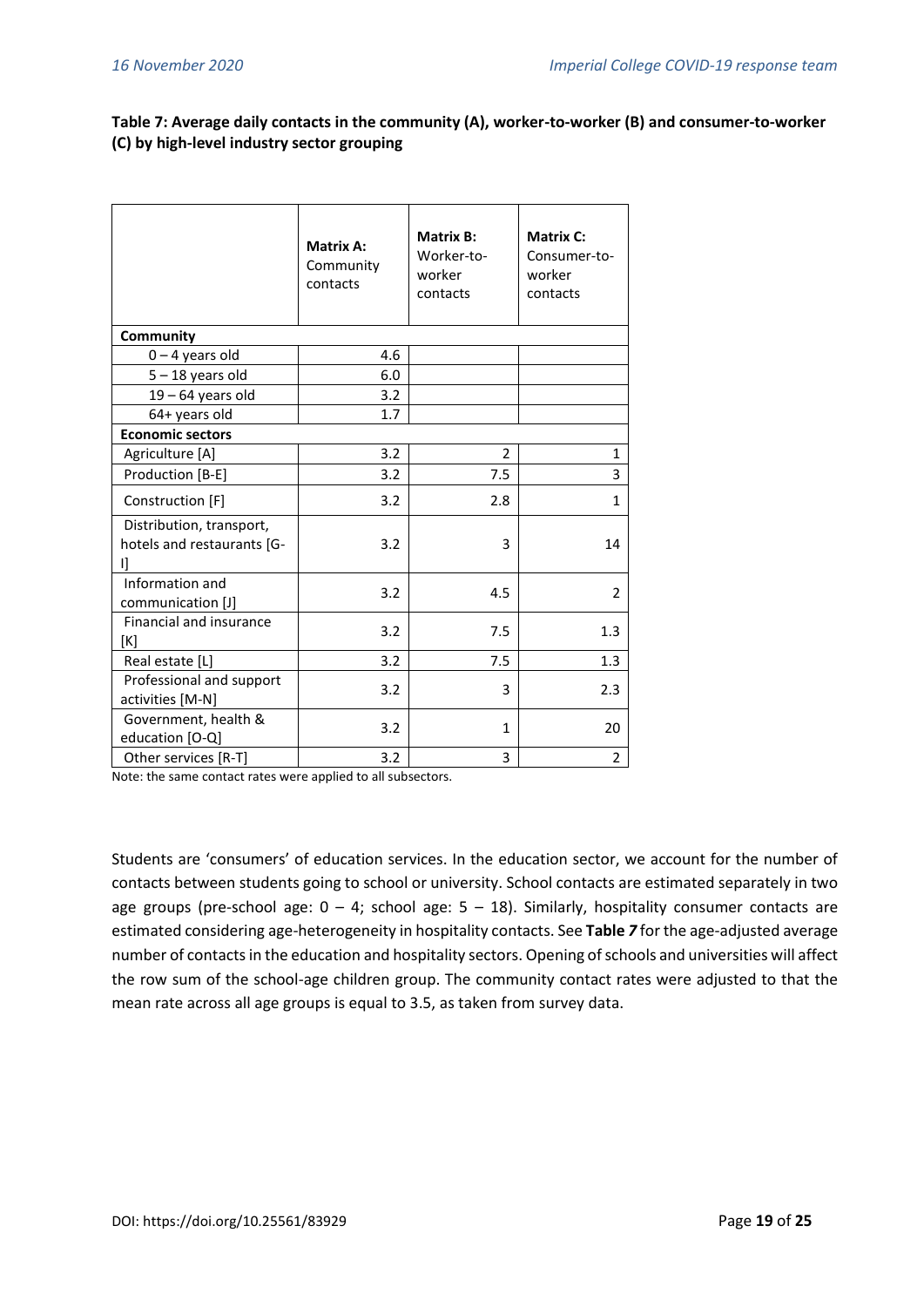| Age group               | <b>Contact rate</b> |
|-------------------------|---------------------|
| Hospitality sector      |                     |
| $0 - 4$                 | 0.0                 |
| $5 - 18$                | 0.5                 |
| 19 - 64                 | 1.5                 |
| $64+$                   | 1.5                 |
| <b>Education sector</b> |                     |
| $0 - 4$                 | 4                   |
| $5 - 18$                | 8                   |

#### **Table 8: Average number of contacts in the hospitality and education sectors, adjusted by age group.**

**Worker-to-worker contacts (matrix B)** describes the at-work contacts in sectors, i.e. the number of contacts per day reported by an individual actively working in the same sector (**Table** *5*)*.* Here "actively working" refers to one period, i.e. from one decision point to the next-. Matrix B is diagonal owing to lack of data regarding between-sector contacts. Worker-worker contacts are defined by those contacts recorded to have happened at work and frequently (reported as a contact made almost every day). At work contacts at low frequency are classified as worker-consumer contacts. At-home working is considered, and community contact rates apply for contacts between working household member. We assume that transport contacts only add to the infection risk if the sector is open and the workers travel to and from their workplace.

**Consumer-to-worker contacts (matrix C)** describes contacts experienced by workers from consumers. As for A, the columns are weighted by sector population, though the row sums are sector specific. Contacts experienced by workers from consumers are defined by those contacts recorded to have happened at work less frequently than every day (i.e. recorded as *a few times a* week, *a few times a* month, *a few times a year or less often*, or *for the first* time). We account for a reduction in transmission risk due to NPIs or working from home via a reduction in effective contact rates. Furloughed and unemployed workers are considered as non-working.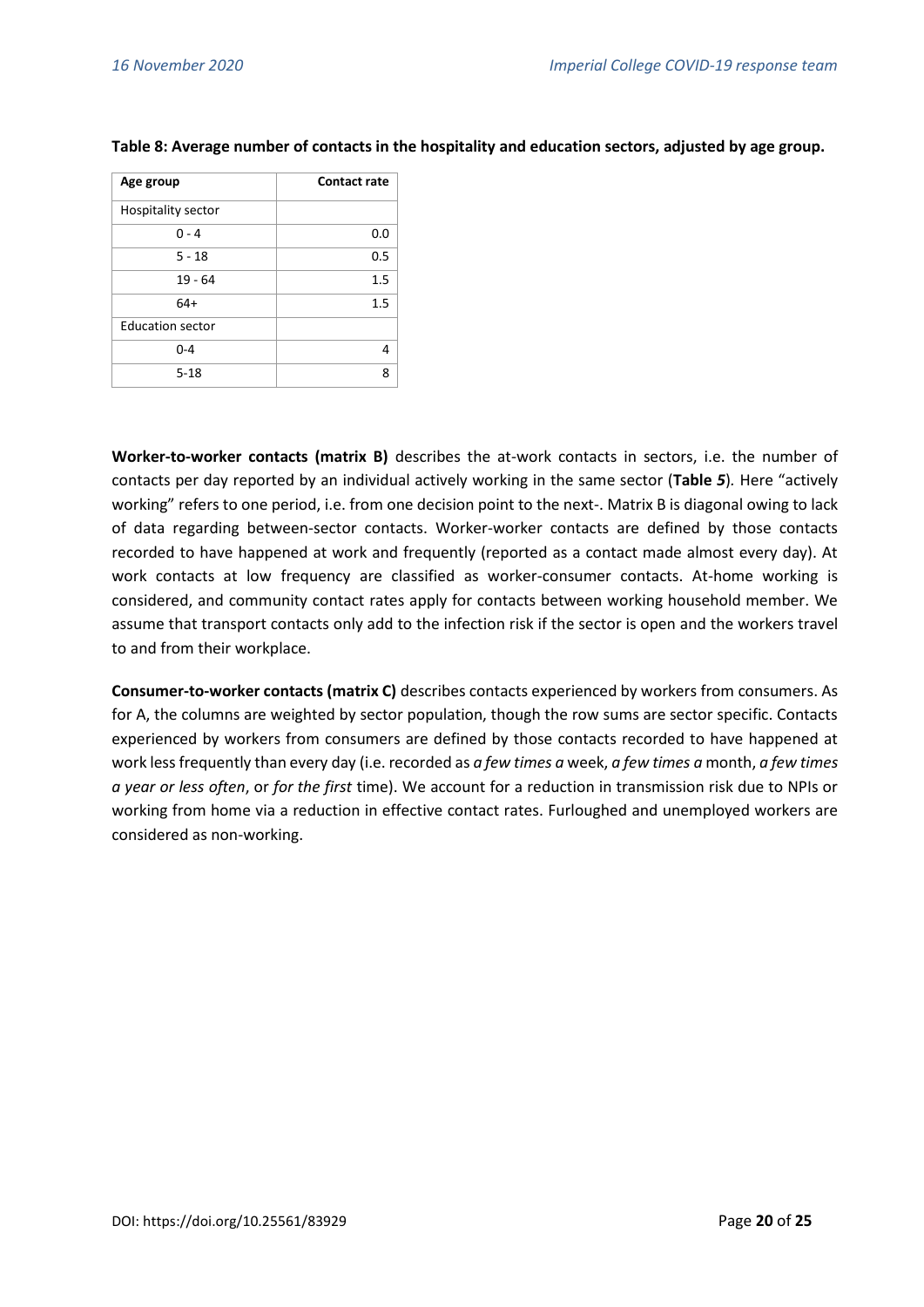### **2.6 Optimization model**

The objective of DAEDALUS in its main specification is to maximize the GDP of the economy as represented by the GVA created by the sectors of the economy that are operational – either wholly or in part. Aggregate GVA is maximized subject to the constraints that hospital capacity is not breached at any point in time, and the global effective reproductive number *R<sup>t</sup>* is smaller than one at the end of the optimization horizon, i.e.  $R_{end} \leq 1$ . This leaves the country in a reasonable position with respect to incidence and hospitalizations. If required, a subsequent optimization can be implemented as new data become available, policy objectives change, or we approach the end of the intervention horizon at the end .

For a single period, we assume decision variables  $x_{j\tau}$  that indicate the proportion of each sector *j* that is operational in period $\tau$ , and therefore take the value between  $x_j^{min}$  and 1. A partial opening  $x_{j\tau}$  of sector *j* in period $\tau$  creates an output for sector  $j$  equal to  $x_{j\tau}$   $g_jw_j^*$ . In order to calculate the GVA for sector  $j$  we need to subtract the value of the intermediate products used by sector  $j$ , which are given by  $\sum_{i=1}^N a_{ij}x_{j\tau} g_j w_j^*$ . Considering the interdependency of the economic sectors, the level of transmissions and the hospital capacity specified above, DAEDALUS optimises an objective function. The optimization problem can be represented as:

$$
max \sum_{j=1}^{N} \sum_{\tau=0}^{T} x_{j\tau} g_j w_j^* \left(1 - \sum_{i=1}^{N} a_{ij}\right)
$$

Subject to

$$
\sum_{i=1}^{N+4} H_i(t) \le \underline{H}
$$

$$
R_{end} \leq 1
$$

$$
\sum_{\tau=0}^{5} g_i w_i^* x_{i\tau} \ge \sum_{j=1}^{T} a_{ij} \left( \sum_{\tau=0}^{5} g_j w_j^* x_{j\tau} \right)
$$
  

$$
0 \le x_{i\tau} \le 1; \ \ i = 1 \dots n, \tau = 0, \dots, T
$$

where  $g_j w_j^* (1 - \sum_{i=1}^N a_{ij})$  is the pre-pandemic GVA associated with sector *j*. The first two epidemiological constraints set upper limits on the extent of hospitalizations and transmissions. First, the quantities  $\sum_{i=1}^{N+4} H_i(t)$  represent the number of hospitalized patients in decision period  $\tau$ . They depend on the state of opening of the economic sectors as defined by transmission model. The amount  $H$ represents the (static) hospital capacity. Second, R<sub>end</sub> represents the global effective reproductive number at the end of the intervention horizon and the last decision period T. The constraint ensures that hospitalizations are not going to breach available capacity right after the intervention horizon. Constraints three and four represent economic constraints. Constraint three reflects the need for a sector to produce at least enough to satisfy the intermediate needs of other sectors that are open in period $\tau$ , and constraint four to produce no more than the maximum level produced before the pandemic.

Other policy constraints can be easily introduced into DAEDALUS. For example, employment can be maximized instead of GDP, or certain sectors can be forced to stay open on the expense of others. This would require an additional constraint which specifies that a specific sector remains at a certain

DOI: https://doi.org/10.25561/83929 Page **21** of **25**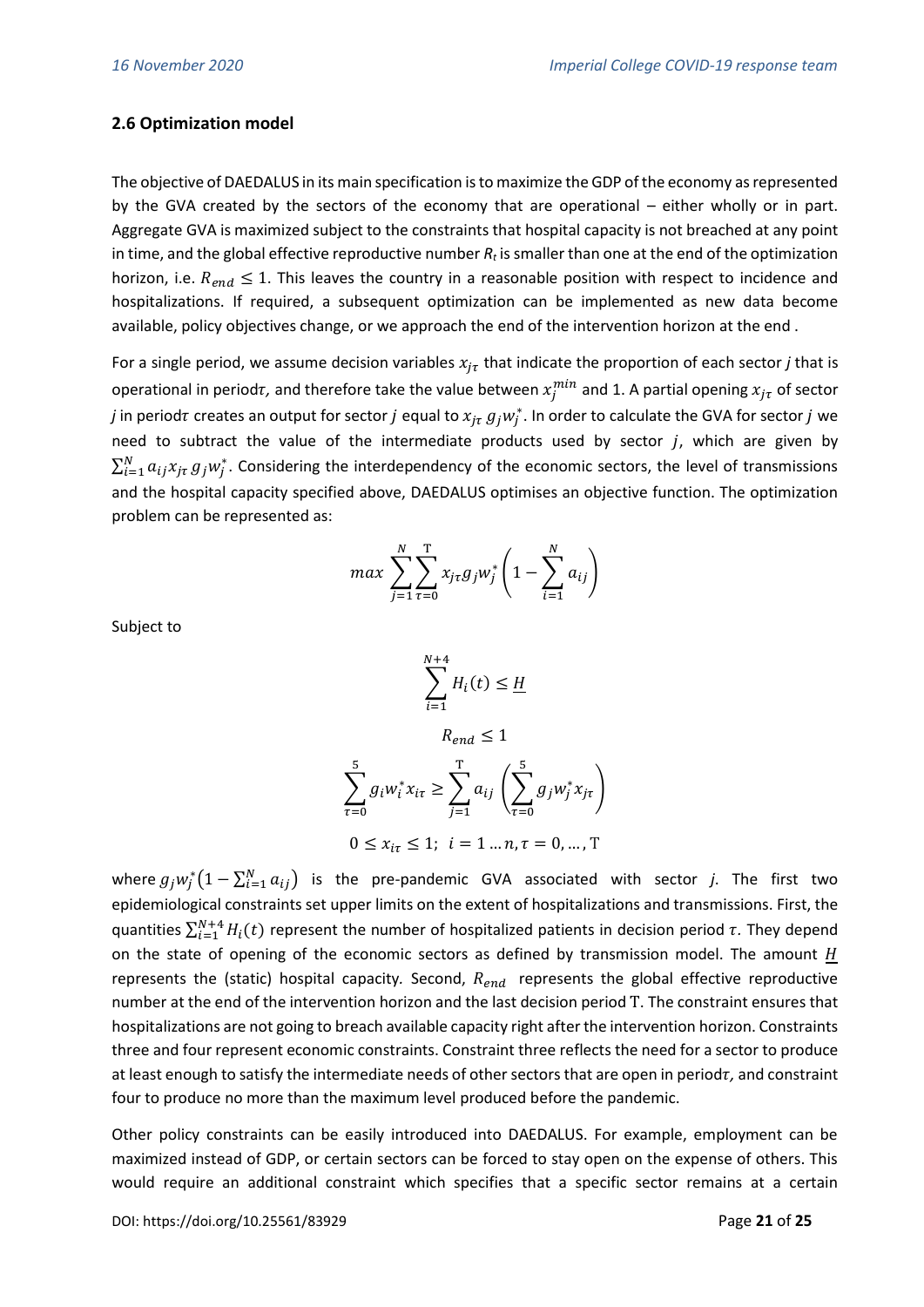operational level in every period over the intervention horizon. For example, if the education sector  $i =$ 56 is to stay open at least 70%, then a third economic constraint would be added to DAEDALUS as  $x_{567} \ge$  $0.7$ ,  $\tau = 0$ , ..., T. DAEDALUS can also calculate the outcomes (in terms of GDP, employment, infections, hospitalizations and deaths) of scenarios that do not attempt to maximize GDP. For example, an evaluation of the closure of all non-essential businesses (national lockdown) simply sets all  $x_{i\tau}$  at the observed lockdown values  $x_i^{min} = x_i^{LD}$  or the adjusted minimum lockdown values  $x_i^{min} = 0.8x_i^{LD}$ , meaning only essential production is open. An evaluation of the unmitigated pandemic sets  $x_{i\tau} = 1$ , meaning the economy functions as in pre-pandemic times with resulting high levels in infections. We would assume that demand for products is as observed in pre-pandemic times, which is probably unrealistic. It would be reasonable to assume a voluntary behaviour change that dampens transmission dynamics (and demand) to some extent. Another adaption could be introduced by allowing only incremental changes in sector activity at each decision point or accommodating seasonality on both epidemiological and economic sides of DAEDALUS.

The multiperiod DAEDALUS model has serious computational demands. The number of decision variables is the product of the number of periods and the number of sectors under consideration i.e. 63\* Τ. The number of linear (economic) constraints is 2\*63\* Τ because they are applied to each time period. For a scenario where certain sectors are open there are additional constraints, one for each sector and period. Although fewer in number at only  $T + 1$ , the epidemiological constraints are non-linear and much more computationally demanding. Optimizations use 'Global search' with derivative-based base algorithm fmincon in MATLAB's global optimization toolbox.

## **2.7 Limitations**

DAEDALUS has important limitations. First, assuming that the  $a_{ij}$  are constant requires each sector to use inputs in fixed proportions according to a production function of the Leontief form [3]. Although, some of the inputs are necessary to produce a given output, others are incidental. A few authors have suggested ways of getting around these limitations using a network approach [16, 17]. We have allowed for this effect in a simplified way by setting the minimum required opening of each sector  $x_i^{min}$  at 80% of observed average production levels during the lockdown in the UK between March and May 2020.

The assumption that labour productivity  $g_i$  is constant for each sector may also be questioned. For example, there is likely to be some change in productivity from parents working from home without childcare, and from measures to reduce the spreading of infection in the workplace [7, 18]. The behavioural modifier will capture social distancing interventions at the workplace and in the community, but this is a crude way to model the impacts of NPIs. These factors become important when we wish to model with more granularity sector productivity and the disease transmission associated with economic activity within a sector. Furthermore, we do not at this stage explicitly model workforce requirements, or the impact of the pandemic on labour supply.

We are retaining a general form for the GVA functions *gi*(.). Data limitations preclude use of anything other than use of linear  $q_i(.)$  functions, although it should be noted that  $-$  to some extent  $-$  our disaggregation of sectors into 63 sub-sectors can accommodate different production processes and levels of productivity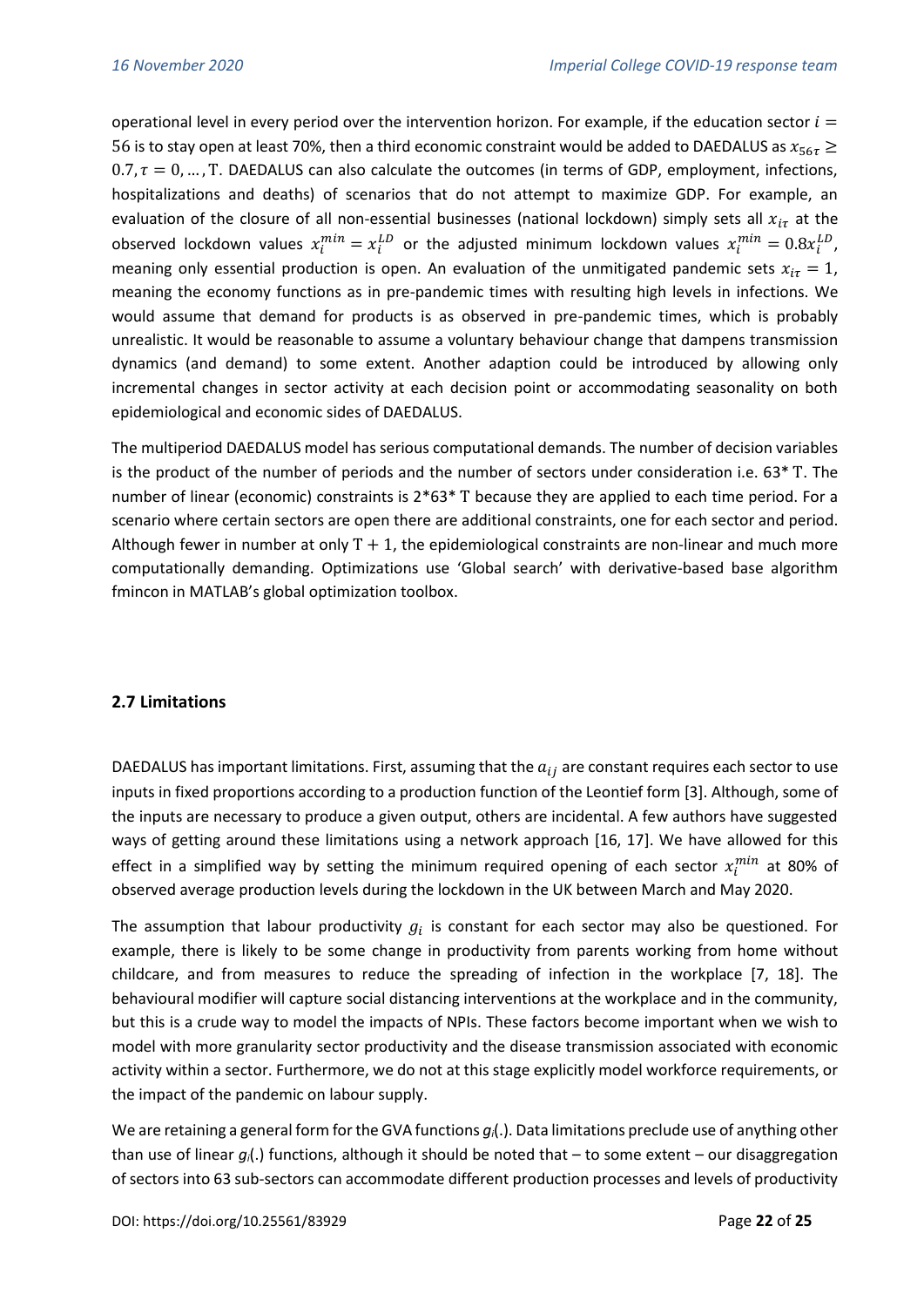within a broad sector. Assuming the most productive parts of a sector are opened up first, these functions should in principle exhibit diminishing returns as a sector is opened up.

The assumption that the final demand for goods and services is constant may be too strong. Firstly, the uncertainty about the economic situation in general - and future income in particular - affects the level of consumption. Uncertainty about future income may encourage individuals to consume a smaller fraction of their current income and save more or to postpone purchases of certain types of goods. Consumption levels may bounce back quickly provided the households' long-term income is not affected. However, if household incomes are permanently reduced through unemployment or reduced output for selfemployed running a business, household consumption will also be permanently reduced. These income effects are heterogeneous across households, time, sectors, and types of goods. Secondly, individual preferences may change. The desire to avoid spreading or acquiring the infection for themselves and others may draw individuals away from certain goods in favour of substitutes. Similarly, the unavailability of certain goods could increase the demand of alternative goods. Some of these changes may be reversed as soon as the risks associated with the pandemic are sufficiently low or the original product becomes available again. But some changes could lead to changes in preferences and be permanent.

DAEDALUS focuses on domestic production and assumes imports can remain (proportionately) available as before. In practice imports might - to some extent - act as substitutes for lost domestic production, or alternatively they might become unavailable. Changes to such assumptions could readily be treated explicitly with minor modifications to DAEDALUS, once economic data on such effects become available.

Each sector is open as a proportion of the pre-pandemic level of production or equivalently employment. However, the adults who are working in each period may be in any of the seven epidemiological groups. This means that some of them will not be able to work. We assume that the sectors keep the level of productivity irrespective of sickness absences, which implies that in the short term the sectors can mobilize other inputs to make up for lost production due to sickness of workers.

The government's decision problem could be formulated as an optimal control problem, in which continuous choices about sector activity can be used over the entire planning horizon. However, the practical difficulty of implementing policy changes continuously renders such an approach infeasible. Similarly, we do not consider reactive closures of some or all sectors, for example, in response to increases in hospitalizations. Purpose of our model is to plan optimal scenarios in advance. It is of course possible to define a new intervention horizon at any point in the current intervention horizon, and change course. This would be a sensible approach if new and improved data become available. The epidemiological model can readily accommodate the discontinuities in disease exposure caused by discrete changes in economic activity and can thus be used to assess the infection consequences of these choices over time. The important requirement when a sector changes size is to augment its active workforce from the general community when increases in workforce are required (or return workers to the community when a reduction in the active workforce is signalled).

The main limitations of the epidemiological part of DAEDALUS are limitations of the estimated contact matrices. We do not account for duration of contact due to lack of data; we also do not track infection history across sectors. This means we do not consider the sector in which individuals worked when they re-enter the community, or transmission events in the community as workers re-enter their sectors. We also do not consider contacts from workers to consumers, (just consumers to workers) but we consider this negligible compared to community transmission, and again we are faced with an absence of data. As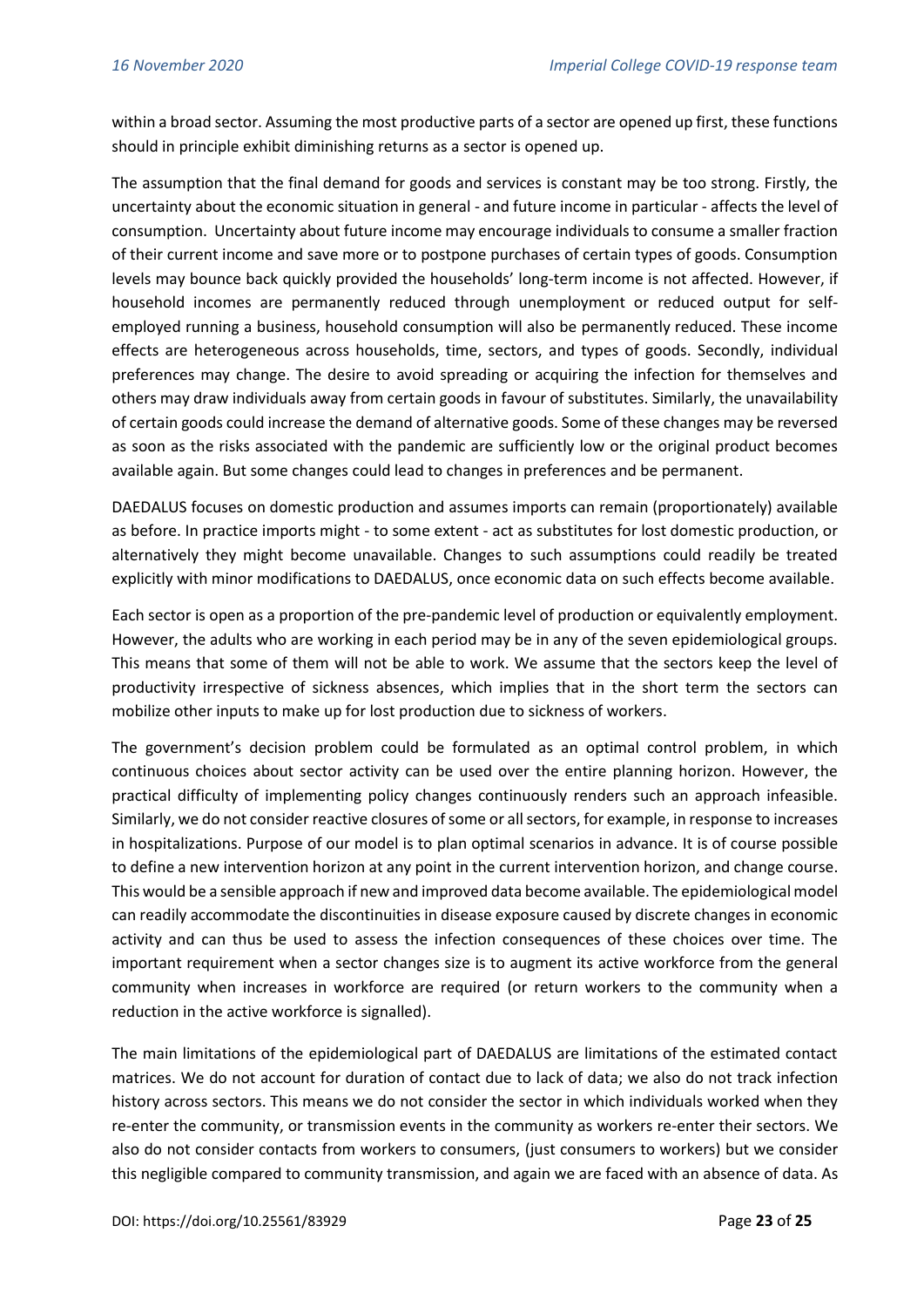an optimization model, DAEDALUS is deterministic. Sensitivity analyses on specific parameters of interest and the delta modifier can be undertaken.

The education sector groups both schools and universities, though the induced community transmission when this sector is open occurs only in 5-18-year-olds. Moreover, the GDP contributions of schools and universities differ significantly. More refined data with respect to contact patterns and GDP would allow is to disaggregate the education sector accordingly. Finally, our assumption that the modifier  $\delta$  takes on a specific value informed by the calibration over the lockdown period is somewhat arbitrary. The modifier is a global estimate for the effectiveness of a highly heterogeneous set of interventions. The effect of this value on the reproductive number is consistent with case data to date, though contact tracing data would allow is to refine our estimate.